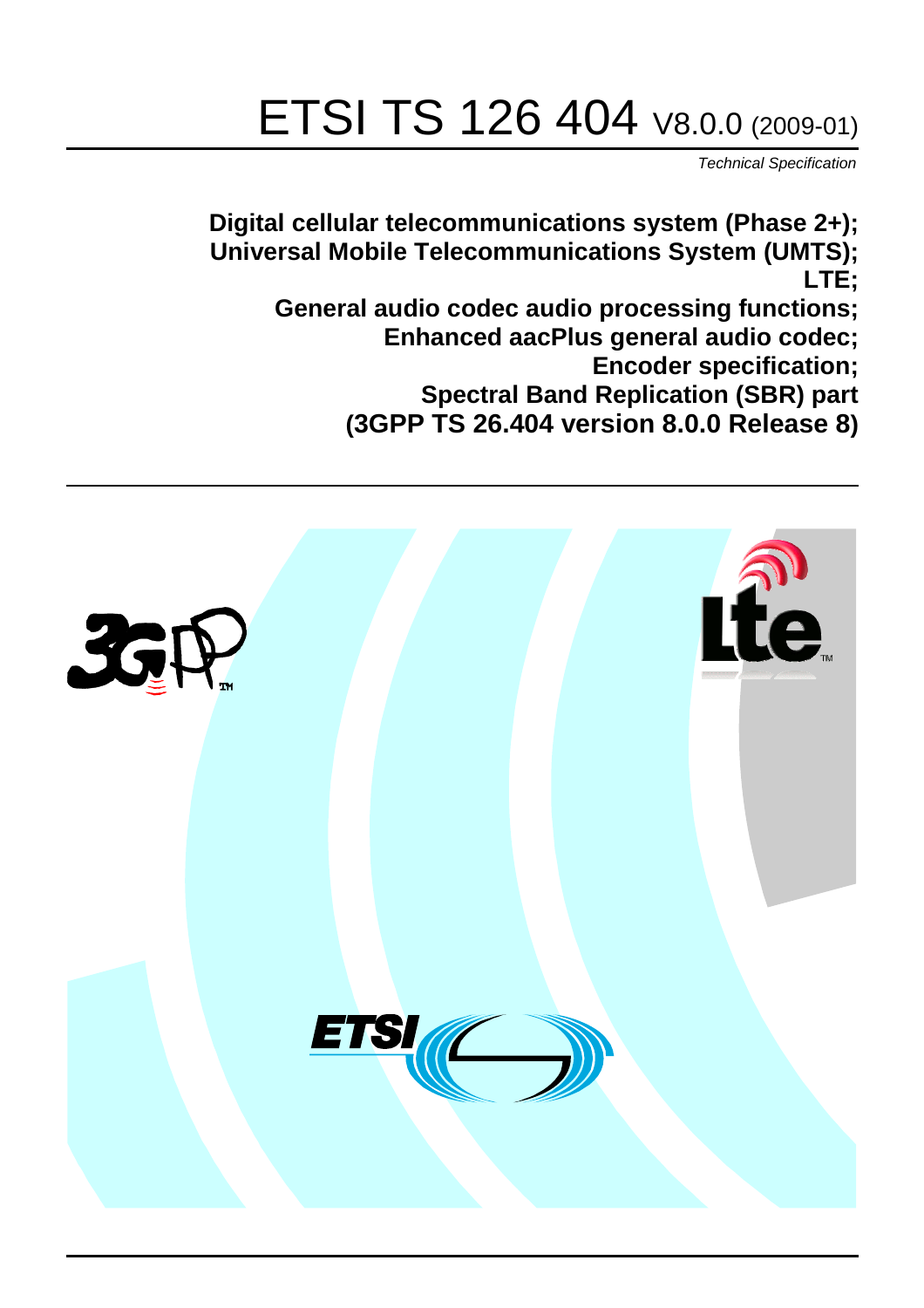Reference RTS/TSGS-0426404v800

Keywords

GSM, LTE, UMTS

#### *ETSI*

#### 650 Route des Lucioles F-06921 Sophia Antipolis Cedex - FRANCE

Tel.: +33 4 92 94 42 00 Fax: +33 4 93 65 47 16

Siret N° 348 623 562 00017 - NAF 742 C Association à but non lucratif enregistrée à la Sous-Préfecture de Grasse (06) N° 7803/88

#### *Important notice*

Individual copies of the present document can be downloaded from: [http://www.etsi.org](http://www.etsi.org/)

The present document may be made available in more than one electronic version or in print. In any case of existing or perceived difference in contents between such versions, the reference version is the Portable Document Format (PDF). In case of dispute, the reference shall be the printing on ETSI printers of the PDF version kept on a specific network drive within ETSI Secretariat.

Users of the present document should be aware that the document may be subject to revision or change of status. Information on the current status of this and other ETSI documents is available at <http://portal.etsi.org/tb/status/status.asp>

If you find errors in the present document, please send your comment to one of the following services: [http://portal.etsi.org/chaircor/ETSI\\_support.asp](http://portal.etsi.org/chaircor/ETSI_support.asp)

#### *Copyright Notification*

No part may be reproduced except as authorized by written permission. The copyright and the foregoing restriction extend to reproduction in all media.

> © European Telecommunications Standards Institute 2009. All rights reserved.

**DECT**TM, **PLUGTESTS**TM, **UMTS**TM, **TIPHON**TM, the TIPHON logo and the ETSI logo are Trade Marks of ETSI registered for the benefit of its Members.

**3GPP**TM is a Trade Mark of ETSI registered for the benefit of its Members and of the 3GPP Organizational Partners. **LTE**™ is a Trade Mark of ETSI currently being registered

for the benefit of its Members and of the 3GPP Organizational Partners.

**GSM**® and the GSM logo are Trade Marks registered and owned by the GSM Association.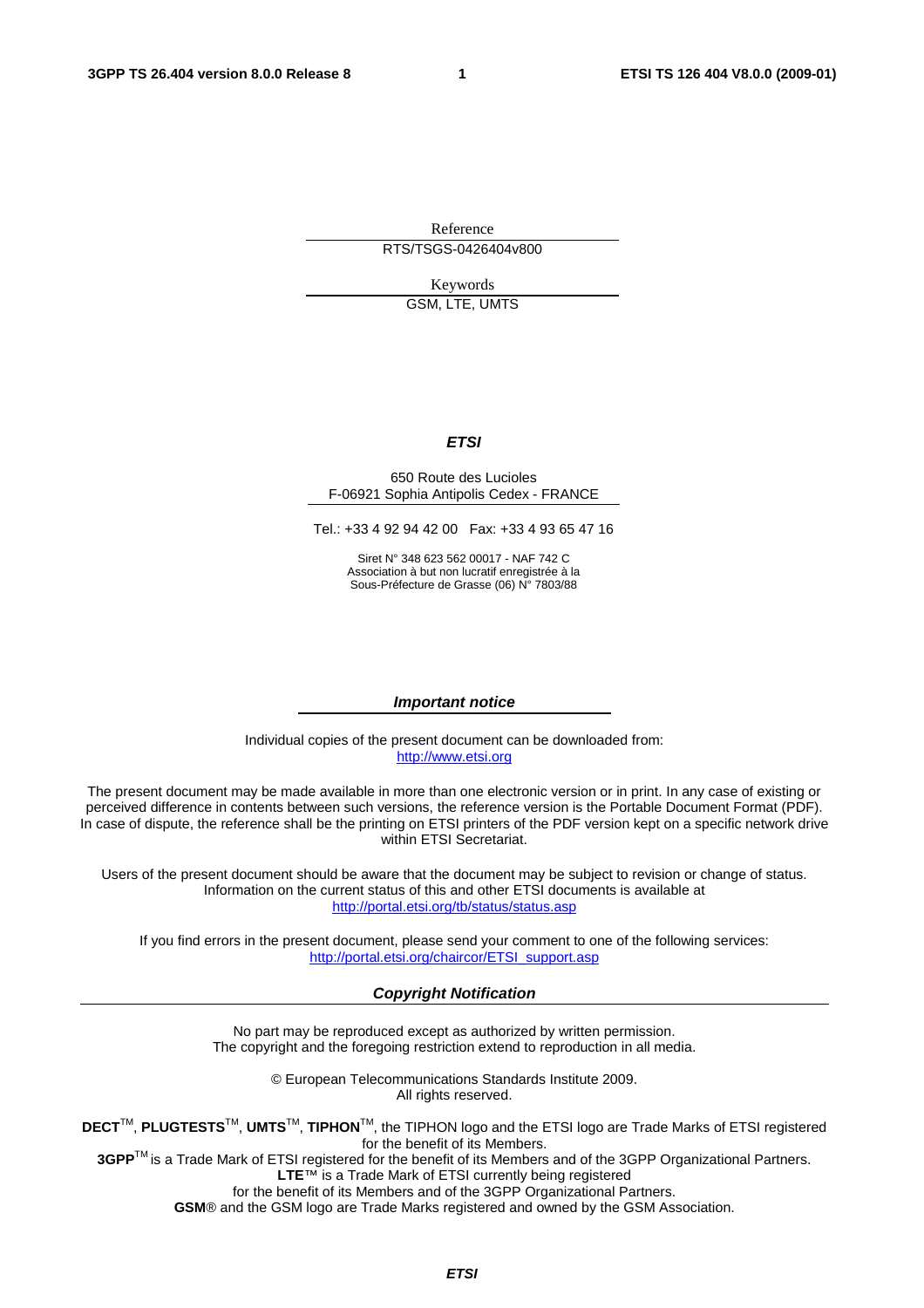# Intellectual Property Rights

IPRs essential or potentially essential to the present document may have been declared to ETSI. The information pertaining to these essential IPRs, if any, is publicly available for **ETSI members and non-members**, and can be found in ETSI SR 000 314: *"Intellectual Property Rights (IPRs); Essential, or potentially Essential, IPRs notified to ETSI in respect of ETSI standards"*, which is available from the ETSI Secretariat. Latest updates are available on the ETSI Web server (<http://webapp.etsi.org/IPR/home.asp>).

Pursuant to the ETSI IPR Policy, no investigation, including IPR searches, has been carried out by ETSI. No guarantee can be given as to the existence of other IPRs not referenced in ETSI SR 000 314 (or the updates on the ETSI Web server) which are, or may be, or may become, essential to the present document.

## Foreword

This Technical Specification (TS) has been produced by ETSI 3rd Generation Partnership Project (3GPP).

The present document may refer to technical specifications or reports using their 3GPP identities, UMTS identities or GSM identities. These should be interpreted as being references to the corresponding ETSI deliverables.

The cross reference between GSM, UMTS, 3GPP and ETSI identities can be found under <http://webapp.etsi.org/key/queryform.asp>.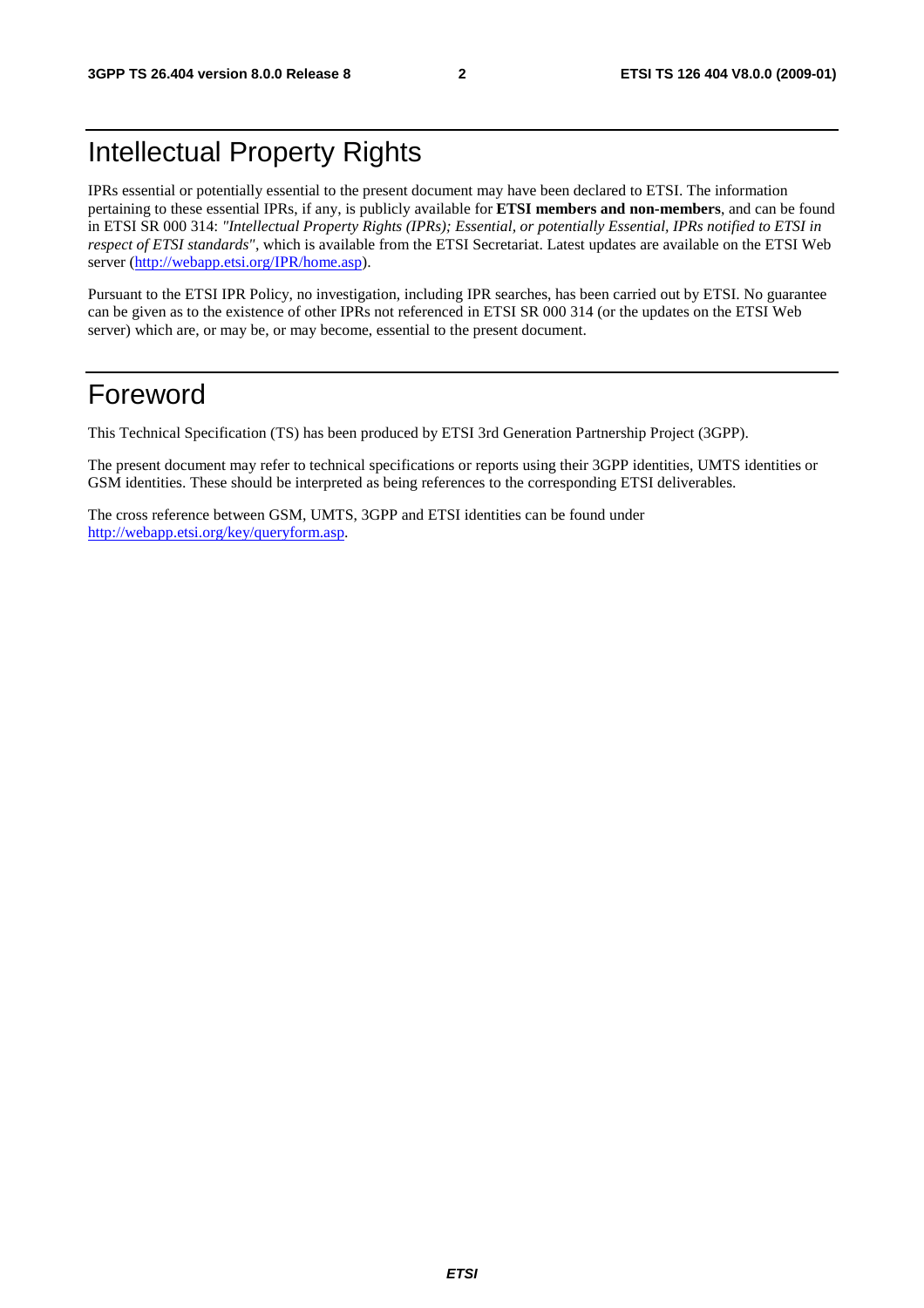$\mathbf{3}$ 

# Contents

| 1                      |                               |  |  |  |  |  |  |
|------------------------|-------------------------------|--|--|--|--|--|--|
| $\overline{2}$         |                               |  |  |  |  |  |  |
| 3<br>3.1<br>3.2<br>3.3 |                               |  |  |  |  |  |  |
| 4                      |                               |  |  |  |  |  |  |
| 5<br>5.1<br>5.1.1      |                               |  |  |  |  |  |  |
| 5.1.2                  |                               |  |  |  |  |  |  |
| 5.1.3                  |                               |  |  |  |  |  |  |
| 5.2<br>5.3             |                               |  |  |  |  |  |  |
| 5.4                    |                               |  |  |  |  |  |  |
| 5.4.1                  |                               |  |  |  |  |  |  |
| 5.4.2                  |                               |  |  |  |  |  |  |
| 5.4.3                  |                               |  |  |  |  |  |  |
| 5.5                    |                               |  |  |  |  |  |  |
| 5.6                    |                               |  |  |  |  |  |  |
| 5.6.1                  |                               |  |  |  |  |  |  |
| 5.6.2                  |                               |  |  |  |  |  |  |
| 5.6.3                  |                               |  |  |  |  |  |  |
| 5.6.4<br>5.6.5         |                               |  |  |  |  |  |  |
| 5.7                    |                               |  |  |  |  |  |  |
| 5.8                    |                               |  |  |  |  |  |  |
| 6                      |                               |  |  |  |  |  |  |
|                        |                               |  |  |  |  |  |  |
|                        | <b>Annex A (informative):</b> |  |  |  |  |  |  |
|                        |                               |  |  |  |  |  |  |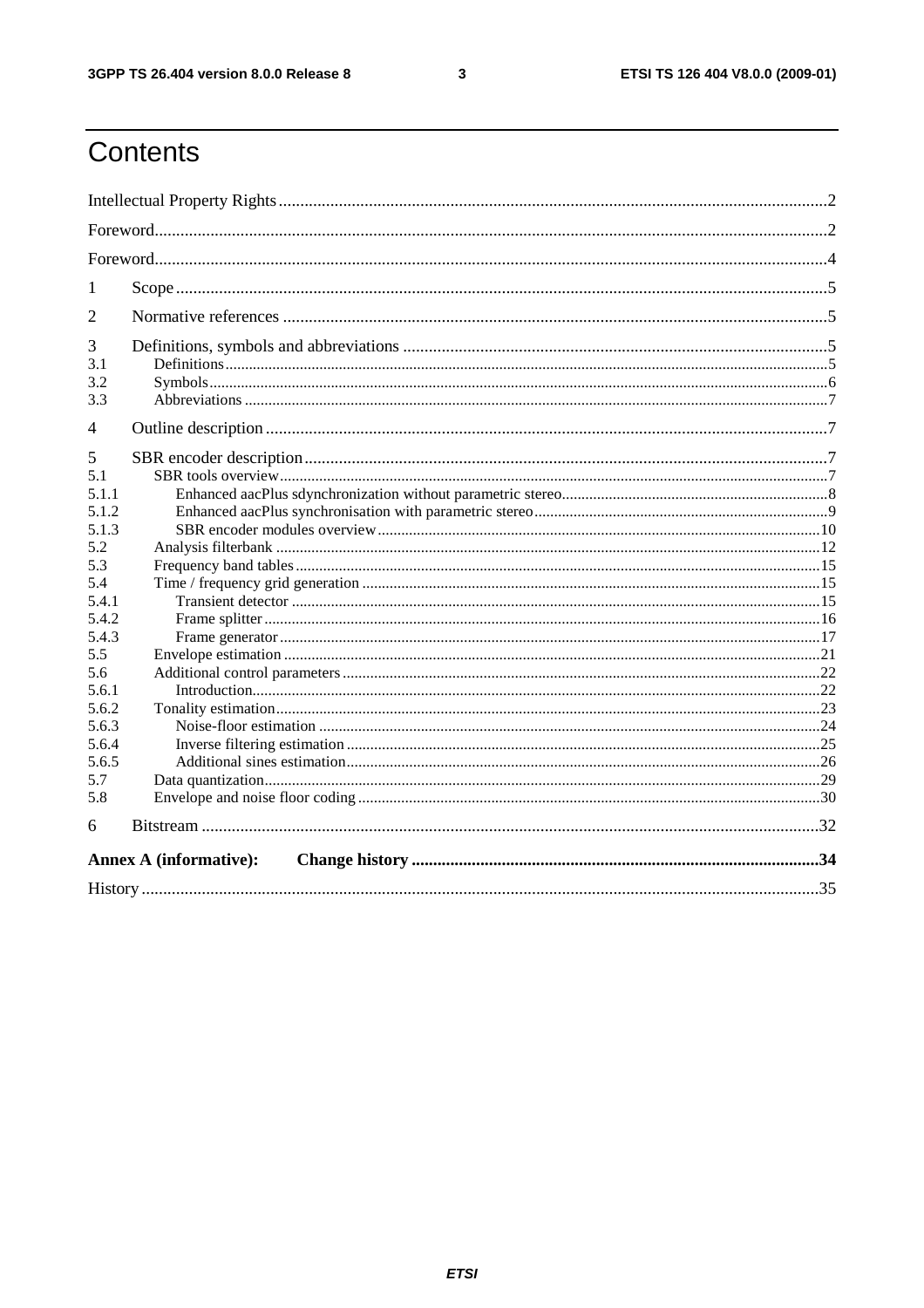# Foreword

The present document describes the detailed mapping of the general audio service employing the aacPlus general audio codec within the 3GPP system.

The contents of the present document are subject to continuing work within the TSG and may change following formal TSG approval. Should the TSG modify the contents of this TS, it will be re-released by the TSG with an identifying change of release date and an increase in version number as follows:

Version x.y.z

where:

- x the first digit:
	- 1 presented to TSG for information;
	- 2 presented to TSG for approval;
	- 3 Indicates TSG approved document under change control.
- y the second digit is incremented for all changes of substance, i.e. technical enhancements, corrections, updates, etc.
- z the third digit is incremented when editorial only changes have been incorporated in the specification;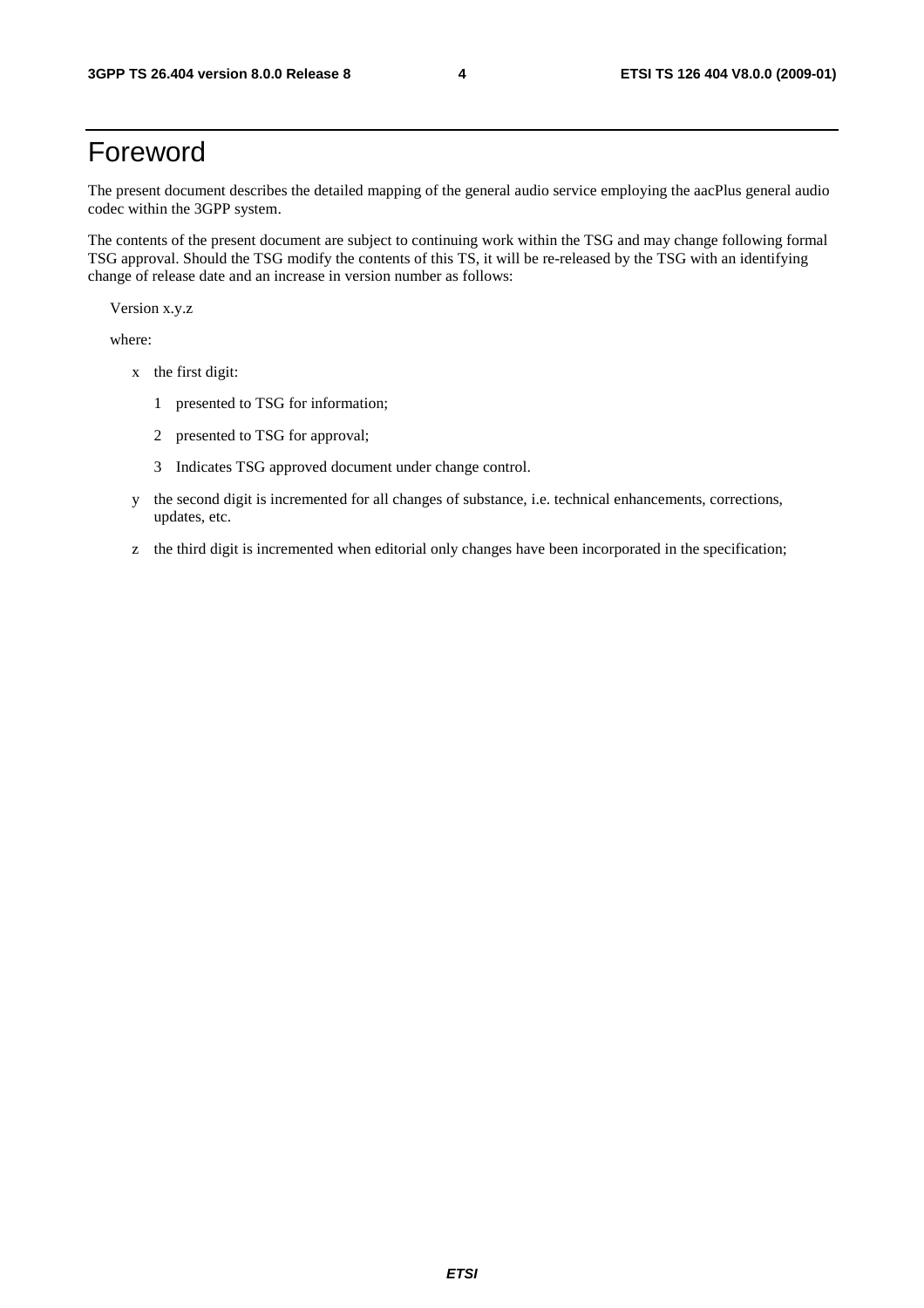### 1 Scope

This Telecommunication Standard (TS) describes the SBR encoder part of the Enhanced aacPlus general audio codec [3].

# 2 Normative references

This TS incorporates by dated and undated reference, provisions from other publications. These normative references are cited in the appropriate places in the text and the publications are listed hereafter. For dated references, subsequent amendments to or revisions of any of these publications apply to this TS only when incorporated in it by amendment or revision. For undated references, the latest edition of the publication referred to applies.

[1] ISO/IEC 14496-3:2001/Amd.1:2003, Bandwidth Extension.

- [2] ISO/IEC 14496-3:2001/Amd.1:2003/DCOR1.
- [3] 3GPP TS 26.401 : Enhanced aacPlus general audio codec; General Description

# 3 Definitions, symbols and abbreviations

### 3.1 Definitions

For the purposes of this TS, the following definitions apply:

| band:                                                                                                                                                                                                                                                 | (as in limiter band, noise floor band, etc.) a group of consecutive QMF subbands                                                                                                                                                                                |  |  |  |  |  |
|-------------------------------------------------------------------------------------------------------------------------------------------------------------------------------------------------------------------------------------------------------|-----------------------------------------------------------------------------------------------------------------------------------------------------------------------------------------------------------------------------------------------------------------|--|--|--|--|--|
| chirp factor:                                                                                                                                                                                                                                         | the bandwidth expansion factor of the formants described by a LPC polynomial                                                                                                                                                                                    |  |  |  |  |  |
| <b>Down Sampled SBR:</b> the SBR Tool with a modified synthesis filterbank resulting in a down sampled output signal<br>with the same sample rate as the input signal to the SBR Tool. May be used whenever a lower<br>sample rate output is desired. |                                                                                                                                                                                                                                                                 |  |  |  |  |  |
| <b>envelope scalefactor:</b> an element representing the averaged energy of a signal over a region described by a<br>frequency band and a time segment                                                                                                |                                                                                                                                                                                                                                                                 |  |  |  |  |  |
| frequency band: interval in frequency, group of consecutive QMF subbands                                                                                                                                                                              |                                                                                                                                                                                                                                                                 |  |  |  |  |  |
|                                                                                                                                                                                                                                                       | frequency border: frequency band delimiter, expressed as a specific QMF subband                                                                                                                                                                                 |  |  |  |  |  |
| noise floor:<br>a vector of noise floor scalefactors                                                                                                                                                                                                  |                                                                                                                                                                                                                                                                 |  |  |  |  |  |
|                                                                                                                                                                                                                                                       | noise floor scalefactor: an element associated with a region described by a frequency band and a time segment,<br>representing the ratio between the energy of the noise to be added to the envelope adjusted HF<br>generated signal and the energy of the same |  |  |  |  |  |
| patch:                                                                                                                                                                                                                                                | a number of adjoining QMF subbands moved to a different frequency location                                                                                                                                                                                      |  |  |  |  |  |
|                                                                                                                                                                                                                                                       | <b>SBR</b> envelope: a vector of envelope scalefactors                                                                                                                                                                                                          |  |  |  |  |  |
| <b>SBR</b> frame:                                                                                                                                                                                                                                     | time segment associated with one SBR extension data element                                                                                                                                                                                                     |  |  |  |  |  |
| <b>SBR</b> range:                                                                                                                                                                                                                                     | the frequency range of the signal generated by the SBR algorithm                                                                                                                                                                                                |  |  |  |  |  |
| subband:                                                                                                                                                                                                                                              | a frequency range represented by one row in a QMF matrix, carrying a subsampled signal                                                                                                                                                                          |  |  |  |  |  |
| time border:                                                                                                                                                                                                                                          | time segment delimiter, expressed as a specific time slot                                                                                                                                                                                                       |  |  |  |  |  |
| time segment:                                                                                                                                                                                                                                         | interval in time, group of consecutive time slots                                                                                                                                                                                                               |  |  |  |  |  |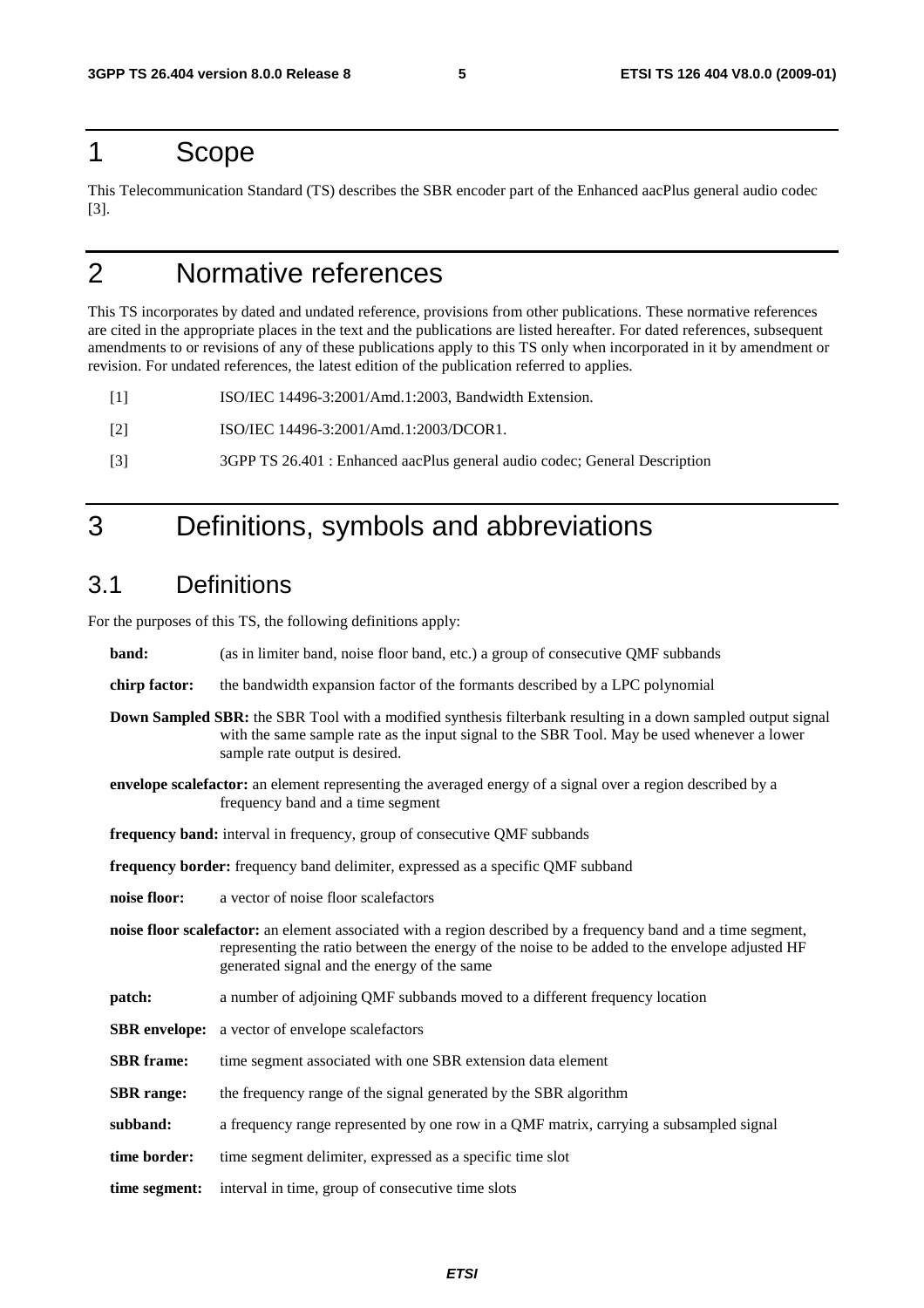- **time / frequency grid:** a description of SBR envelope time segments and associated frequency resolution tables as well as description of noise floor time segments
- **time slot:** finest resolution in time for SBR envelopes and noise floors. One time slot equals two subsamples in the QMF domain

#### 3.2 Symbols

For the purposes of this TS, the following symbols apply:

Description of variables defined in one sub clause and used in other subclasses.

- *ch* is the current channel, and when used as index in vectors left channel is represented by *ch*= 0 and right channel is represented *ch*= 1.
- $\mathbf{E}_{Orig}$  has  $L_E$  columns where each column is of length  $N_{Low}$  or  $N_{High}$  depending on the frequency resolution for each SBR envelope. The elements in **E***Orig* contains the envelope scalefactors of the original signal.
- $\mathbf{F} = \left| \mathbf{f}_{\text{TableLow}} , \mathbf{f}_{\text{TableHich}} \right|$  has two column vectors containing the frequency border tables for low and high frequency resolution.
- *FS<sub>SRR</sub>* internal sampling frequency of the SBR Tool, twice the sampling frequency of the core coder (after sampling frequency mapping, Table 4.55). The sampling frequency of the SBR enhanced output signal is equal to the internal sampling frequency of the SBR Tool, unless the SBR Tool is operated in downsampled mode. If the SBR Tool is operated in downsampled mode, the output sampling frequency is equal to the sampling frequency of the core coder.
- **f**<sub>*Master*</sub> is of length *N*<sub>*Master*</sub>+1 and contains QMF master frequency grouping information.
- **f**<sub>*TableHigh* is of length  $N_{High}+1$  and contains frequency borders for high frequency resolution SBR envelopes.</sub>
- **f***TableLow* is of length *NLow*+1 and contains frequency borders for low frequency resolution SBR envelopes.
- $f_{\text{TableNoise}}$  is of length  $N_{\text{O}}+1$  and contains frequency borders used by noise floors.
- $k_x$  the first QMF subband in the SBR range.
- *k0* the first QMF subband in the **f***Master* table.
- *L<sub>E</sub>* number of SBR envelopes.
- *L*<sub>O</sub> number of noise floors.
- *M* number of QMF subbands in the SBR range.
- *middleBorder* points to a specific time border.
- *N<sub>L</sub>* number of limiter bands.
- *N<sub>Master</sub>* number of frequency bands in the master frequency resolution table.
- *N<sub>O</sub>* number of noise floor bands.

 $\mathbf{n} = [N_{low}, N_{High}]$  number of frequency bands for low and high frequency resolution.

*numPatches* a variable indicating the number of patches in the SBR range.

*numTimeSlots* number of SBR envelope time slots that exist within an AAC frame, 16 for a 1024 AAC frame.

**panOffset** =  $\begin{bmatrix} 24,12 \end{bmatrix}$  offset-values for the SBR envelope and noise floor data, when using coupled channels.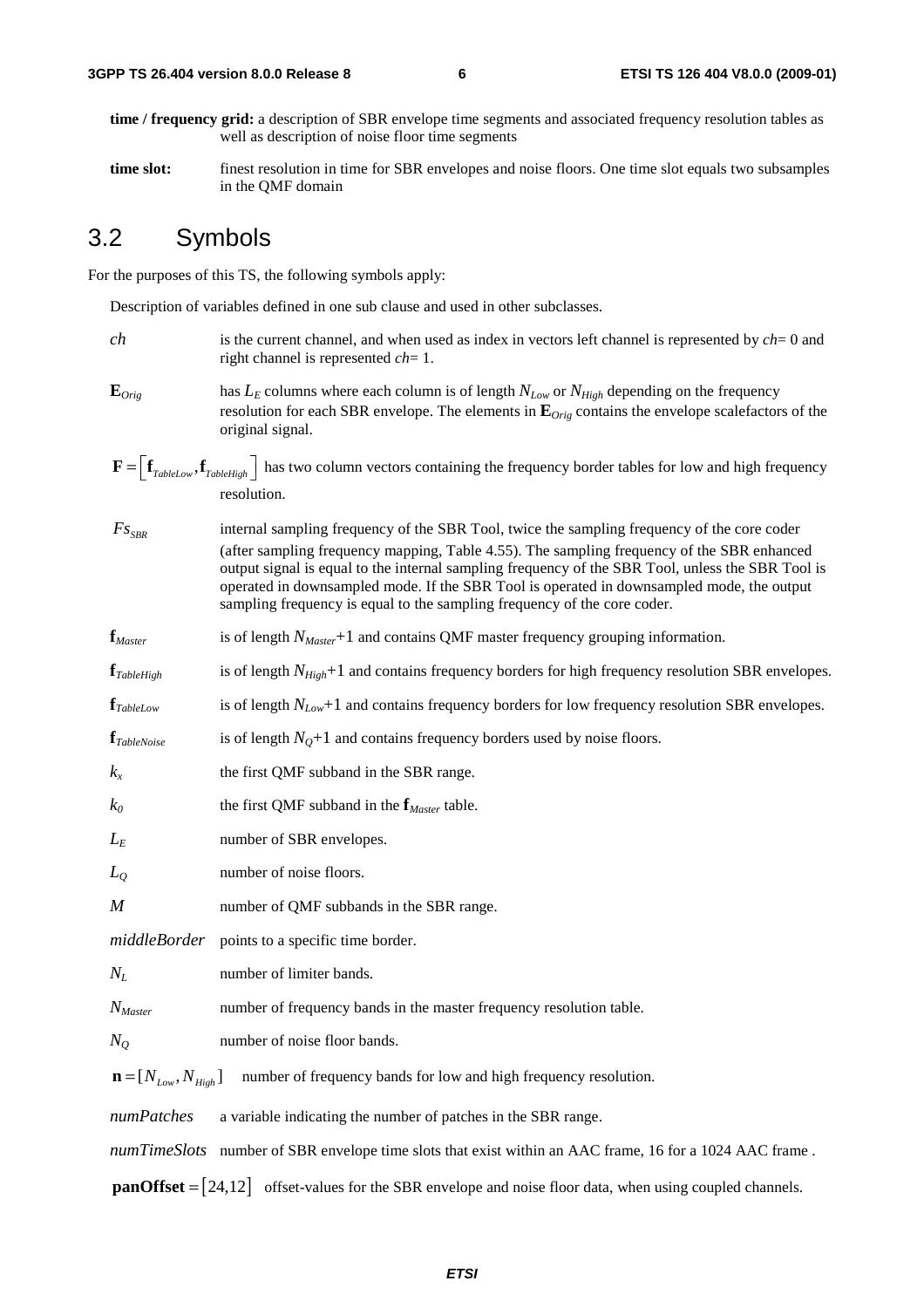**patchBorders** a vector containing the frequency borders of the patches.

**patchNumSubbands** a vector holding the number of subbands in every patch.

| $\mathbf{Q}_{Orig}$             | has $L_0$ columns where each column is of length $N_0$ and contains the noise floor scale factors.                                                     |
|---------------------------------|--------------------------------------------------------------------------------------------------------------------------------------------------------|
| $\mathbf{r} = [r_0, , r_{L-1}]$ | frequency resolution for all SBR envelopes in the current SBR frame, zero for low resolution, one<br>for high resolution.                              |
| reset                           | a variable in the encoder and the decoder set to one if certain bitstream elements have changed<br>from the previous SBR frame, otherwise set to zero. |
| $\mathbf{t}_E$                  | is of length $LE+1$ and contains start and stop time borders for all SBR envelopes in the current<br>SBR frame.                                        |
| $t_{HFAdi}$                     | offset for the envelope adjuster module.                                                                                                               |
| $t_{HFGen}$                     | offset for the HF-generation module.                                                                                                                   |
| $\mathbf{t}_o$                  | is of length $L_0+1$ and contains start and stop time borders for all noise floors in the current SBR<br>frame.                                        |

#### 3.3 Abbreviations

For the purposes of this TS, the following abbreviations apply.

| <b>NA</b>        | Not Applicable                                                                              |
|------------------|---------------------------------------------------------------------------------------------|
| aacPlus          | Combination of MPEG-4 AAC and MPEG-4 Bandwidth extension (SBR)                              |
| Enhanced aacPlus | Combination of MPEG-4 AAC, MPEG-4 Bandwidth extension (SBR) and MPEG-4<br>Parametric Stereo |
| <b>OMF</b>       | <b>Ouadrature Mirror Filter</b>                                                             |
| <b>SBR</b>       | Spectral Band Replication                                                                   |

# 4 Outline description

This TS is structured as follows:

Section 5.1 gives an encoder overview description. Section 5.2 gives a detailed description of the filterbanks used in the encoder. Section 5.3 gives a specification of the used frequency band tables. Section 5.4 gives a detailed description of the time grid calculation and the transient detection. Section 5.5 gives a detailed description of the envelope estimation. Section 5.6 gives a detailed description of the estimation of the additional control parameters. Section 5.7 gives detailed description of the data quantisation. Section 5.8 gives a detailed description of the envelope coding.

# 5 SBR encoder description

#### 5.1 SBR tools overview

The encoder part of the SBR tool estimates several parameters used by the high frequency reconstruction method on the decoder side. In order to synchronise the SBR bitstream data with the AAC codec, the two different modes of operation have to be considered; normal aacPlus operation and aacPlus parametric stereo operation. In the normal case, the AAC encoder is responsible for downsampling of the input PCM signal, while the SBR encoder works in parallel on twice the sampling frequency compared to the downsampled signal. When using parametric stereo aacPlus, the SBR tool is also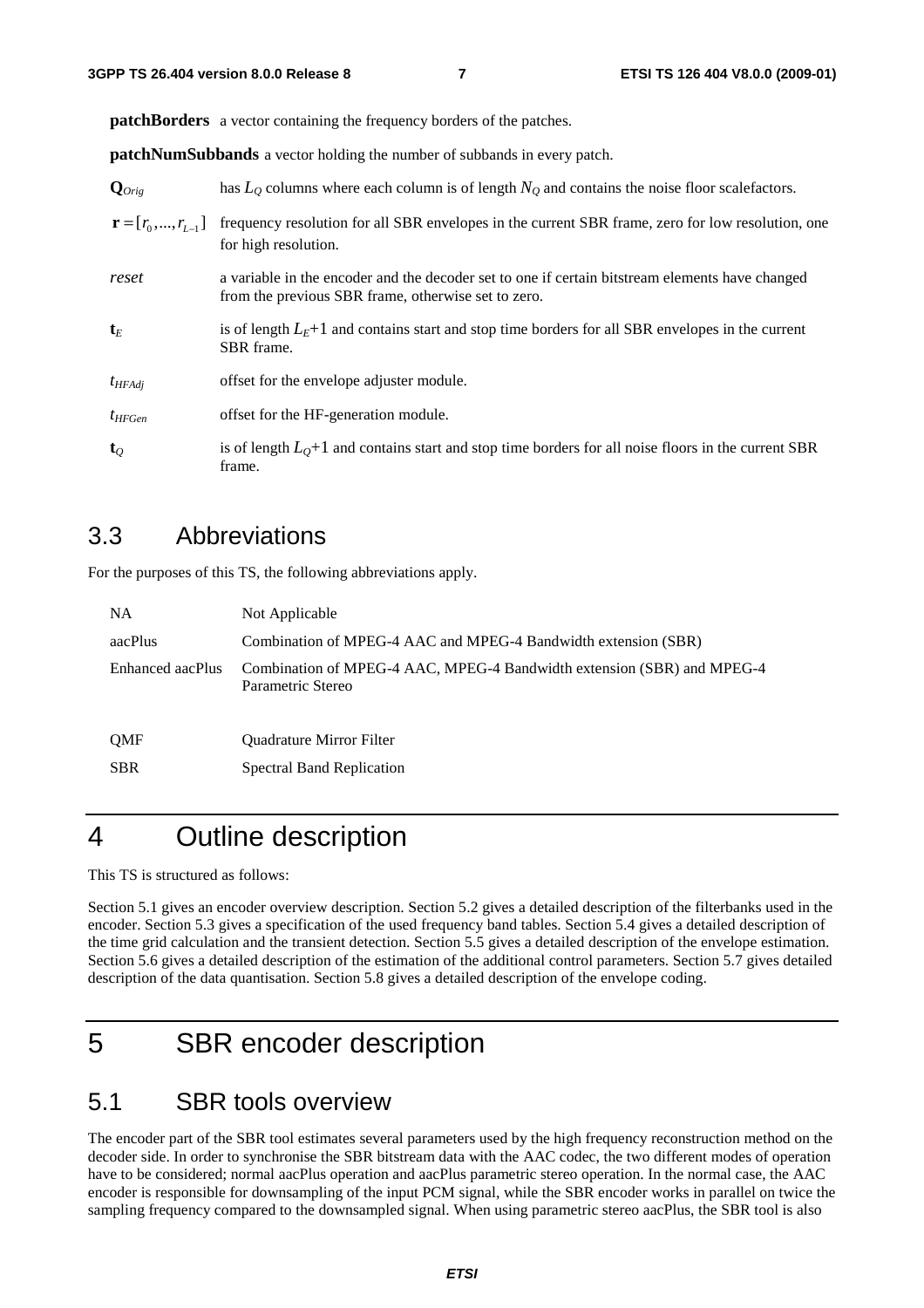responsible for downsampling of the AAC coder signal. The two modes are outlined in the following sections and illustrated in Figure 1 and Figure 2.



**Figure 2 Parametric stereo aacPlus block diagram** 

#### 5.1.1 Enhanced aacPlus sdynchronization without parametric stereo

The time domain input PCM signal is assumed to be stored in a buffer **x**, where 2048 new samples are added to the end of the buffer every frame. Before adding new samples, all samples in the buffer must be left-shifted 2048 samples. The buffersize amounts to 576 + 2048 + *t*inputDelay samples, where *t*inputDelay equals the total AAC delay, i.e. the delay for the entire encoder – decoder chain, plus the SBR decoder buffer delay minus the SBR encoder buffer delay. All delays are expressed in the SBR input sampling rate:

$$
t_{inputDelay} = totAACDelay + SBRDelayDec - SbrDelayEnc
$$

The PCM buffer **x** is fed to the analysis QMF bank, where subband filtering is performed. The window stride of the QMF bank is illustrated in Figure 3a, which shows that the first window is applied from sample 0 to sample 639 on the PCM buffer. The output from the analysis QMF bank: 32 subbands having 64 frequency channels each, is stored in the matrix **X** (Figure 3b) as

 $\mathbf{X}(k, l+qmfWriteOffset), \quad 0 \leq k < 64, \quad 0 \leq l < numTimeSlots \cdot RATE$ 

A delay of qmfWriteOffset subband samples is hence introduced, making

$$
sbrDelayEnc = 32 \cdot 64 = 2048
$$

The algorithmic buffer delay in the decoder is 6 subband samples, giving

$$
SBRDelayDec = 6 \cdot 64 = 384
$$

The total AAC delay is the delay introduced by the 1024 point MDCT transform, the window switching look-ahead and the delay introduced by the downsampling filter. If other delays are introduced these of course have to be accounted for.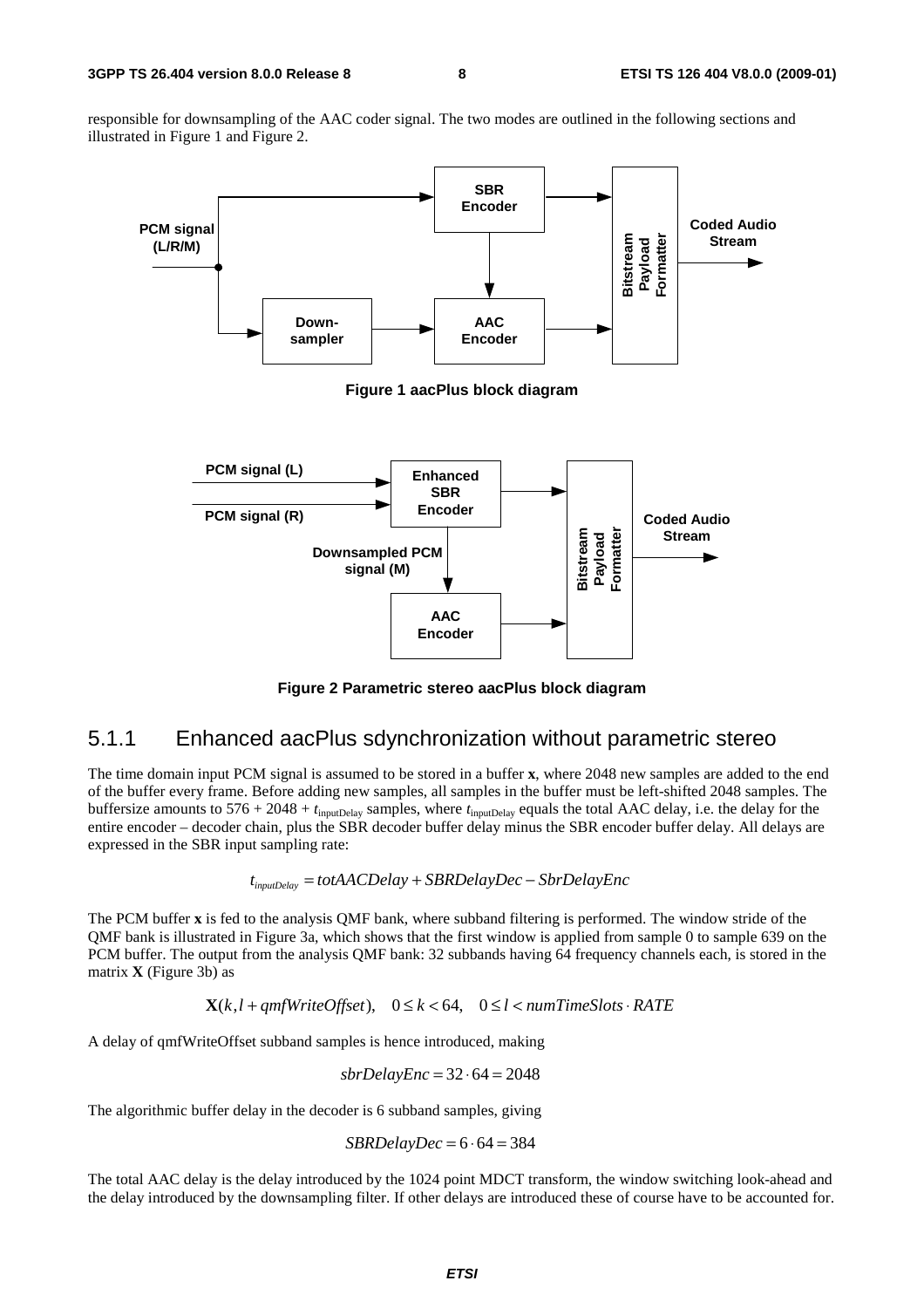

**Figure 3 aacPlus encoder buffers and synchronisation** 

#### 5.1.2 Enhanced aacPlus synchronisation with parametric stereo

The time domain input PCM signal is assumed to be stored in a buffer **x**, where 2048 new samples are added to the end of the buffer every frame. Before adding new samples, all samples in the buffer must be left-shifted 2048 samples. The buffersize amounts to 576 + 2048. Note that two buffers are needed for stereo signals.

The PCM buffer is fed to the analysis QMF bank, where subband filtering is performed. The window stride of the QMF bank is illustrated in Figure 4a, which shows that the first window is applied from sample 0 to sample 639 on the PCM buffer. The output from the analysis QMF bank: 32 subbands having 64 frequency channels each, is stored in the matrix **H** (Figure 4b) as

 $\mathbf{H}(k, l+6)$ ,  $0 \le k < 64$ ,  $0 \le l < numTimeSlots \times RATE$ 

Two buffers are needed for stereo operation. The subband samples in the matrix **H** are fed to the hybrid filter bank (See [5]) which introduces a delay of 6 subband samples. Parametric stereo parameters are extracted from the output of the hybrid filterbank and downmixing of the stereo signal is performed. Subsequently, hybrid synthesis filtering is applied to the modified hybrid subband samples.

The downmixed subband samples are fed to the subband matrix **X** (Figure 4c) as

 $\mathbf{X}(k, l + qmfWriteOffset), \quad 0 \leq k < 64, \quad 0 \leq l < numTimeSlots \times RATE$ 

whereafter 'normal' SBR operation is undertaken. The subband samples are in parallell fed to the 32 channel synthesis filter bank. The stride for the synthesis windowing is illustrated in Figure 4d. The output from the filterbank, having a sampling frequency half of the SBR sampling frequency is forwarded to the AAC encoder.

After SBR processing of the current frame, an additional delay of one frame has to be introduced by delaying the SBR frame data (Figure 4e).

To achieve synchronisation, the total AAC codec delay is bound to be 3200 samples, expressed in the SBR input sampling frequency.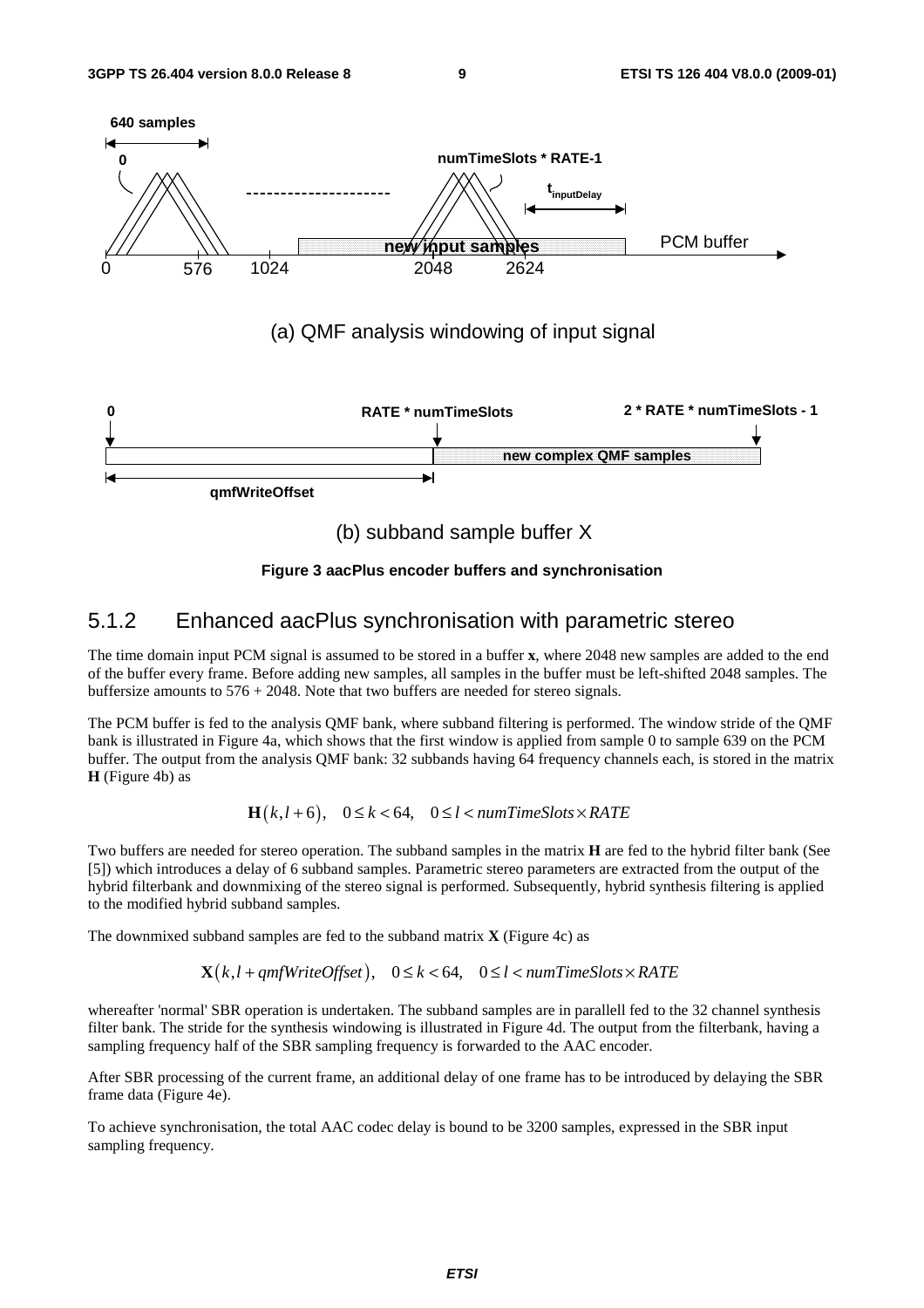

#### **Figure 4 Enhanced aacPlus stereo synchronisation**

#### 5.1.3 SBR encoder modules overview

The modules of the encoder part of the SBR tool are illustrated in the block diagram of Figure 5. The SBR tool operates on discrete mono signals in general, but some of the modules in Figure 5 need simultaneous access to both the left and right signal in case of stereo signals.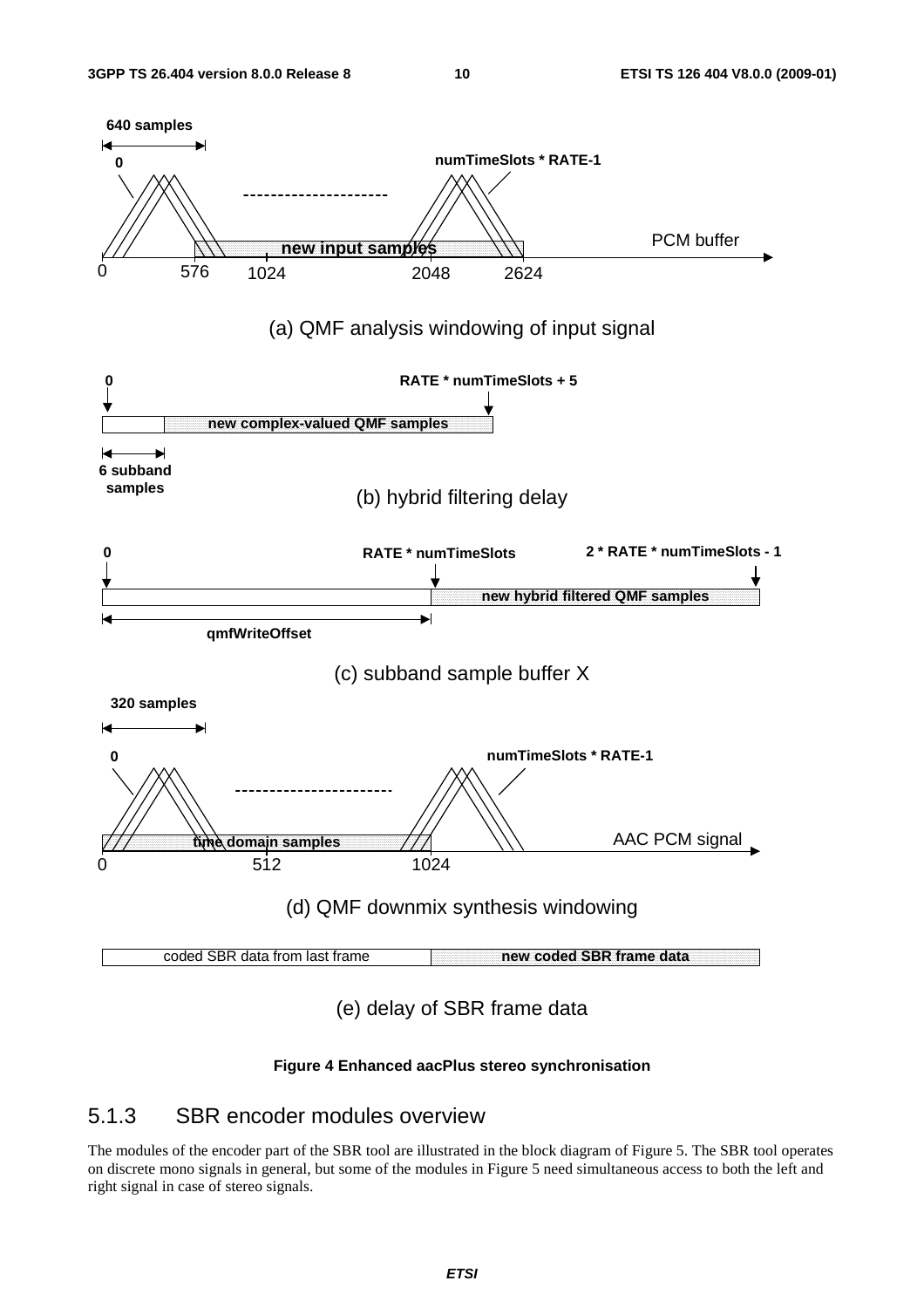• As outlined in 5.1.1 and 5.1.2, the time domain signal is first filtered by the 64 channel complex QMF bank (section 5.2). The output from the analysis QMF bank: 32 subbands having 64 frequency channels each, is stored in the matrix **X** as

 $\mathbf{X}(k, l + qmfWriteOffset), \quad 0 \le k < 64, \quad 0 \le l < numTimeSlots \cdot RATE$ 

Several modules use the output from the QMF bank;

- The transient detector operates on the matrix **X** starting at subband sample 0.
- The frame splitter operates on the matrix **X** starting at subband sample 0.
- The output from the transient detector and frame splitter is fed to the frame generator, where the time and frequency resolutions for the current frame are determined.
- The Tonality detector operates on the matrix **X** starting at subband sample qmfWriteOffset.
- The control data from the Tonality detector and also the current time and frequency grid is forwarded to the unit for Additional control parameters. In this module, the levels of the adaptive noise, inverse filtering and additional sines are determined.
- The Envelope energy formatter operates on the matrix **X** starting from subband sample 0. The unit needs the time frequency grid and the additional control data as inputs.
- The formatted envelope data is subsequently quantised and Huffman coded, before being fed to the Bitstream multiplexer, where all SBR data is formatted and packed into a SBR frame. The SBR frame is transmitted as a fill-element in the bitstream multiplex together with the AAC channel element for the current frame. In case of a Parametric stereo SBR element, the current SBR frame is delayed one frame before entering the bitstream multiplexer (Section 5.1.2 ).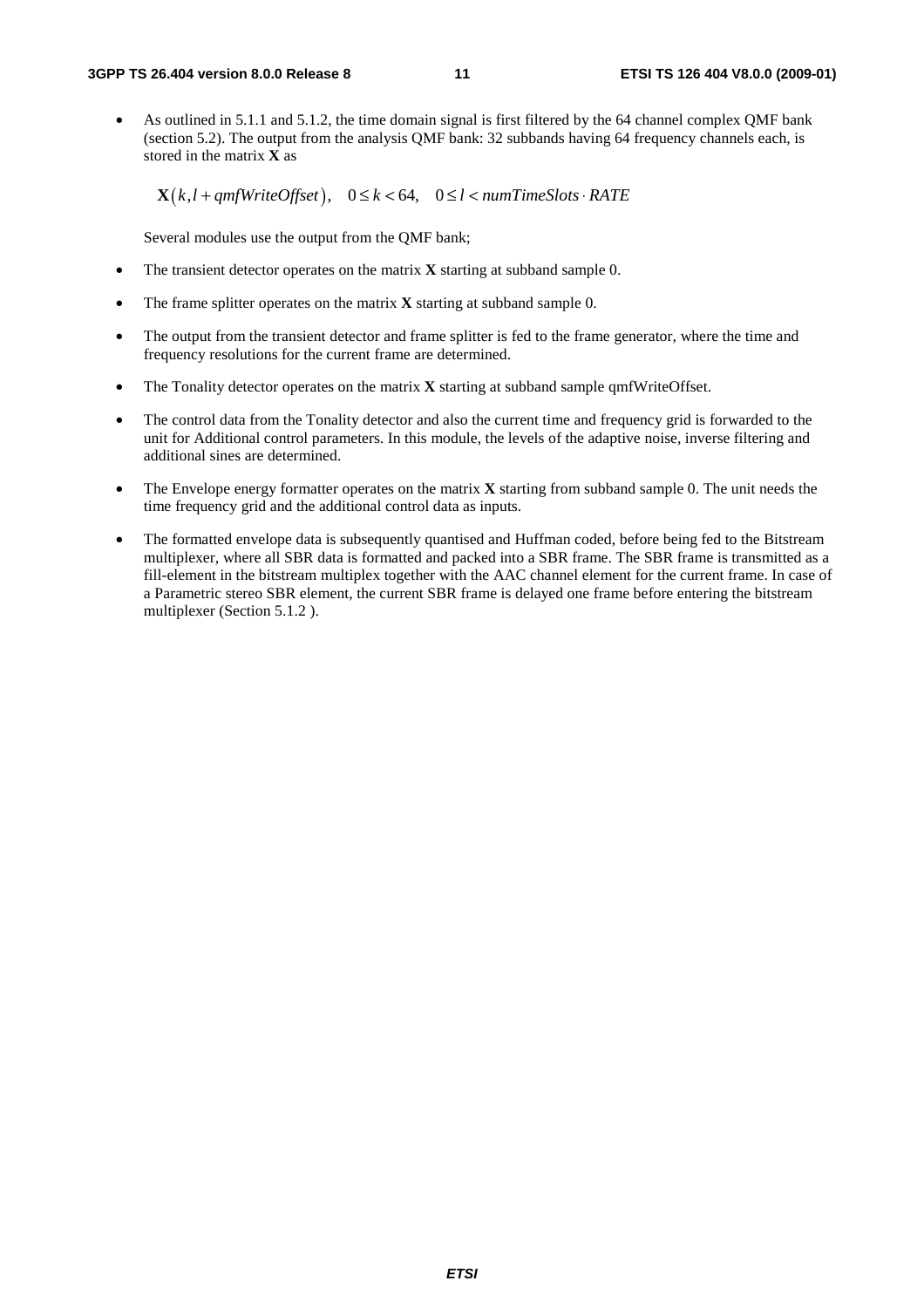

**Figure 5 Sbr Encoder overview** 

### 5.2 Analysis filterbank

Subband filtering of the input signal is done by a 64-subband QMF bank. The output from the filterbank, i.e. the subband samples, are complex-valued and thus oversampled by a factor two compared to a regular QMF bank. The flowchart of this operation is given in Figure 6. The filtering comprises the following steps, where an array **x** consisting of 640 time domain input samples are assumed. Higher indices into the array corresponds to older samples:

- Shift the samples in the array **x** by 64 positions. The oldest 64 samples are discarded and 64 new samples are stored in positions 0 to 63.
- Multiply the samples of array **x** by window **c**. The window coefficients are found in Figure 6.
- Sum the samples according to the formula in the flowchart to create the 128-element array **u**.
- Build two arrays, **r** and **i**, from **u** by the operations

$$
\mathbf{r}(n) = u(n) - u(127 - n)
$$
  
\n
$$
\mathbf{i}(n) = u(n) + u(127 - n)
$$
,  $0 \le n < 64$ 

Calculate 64 new complex-valued subband samples,  $X = R + iI$ , where i is the imaginary unit, by DCT and DST type III transforming **r** and **i** according to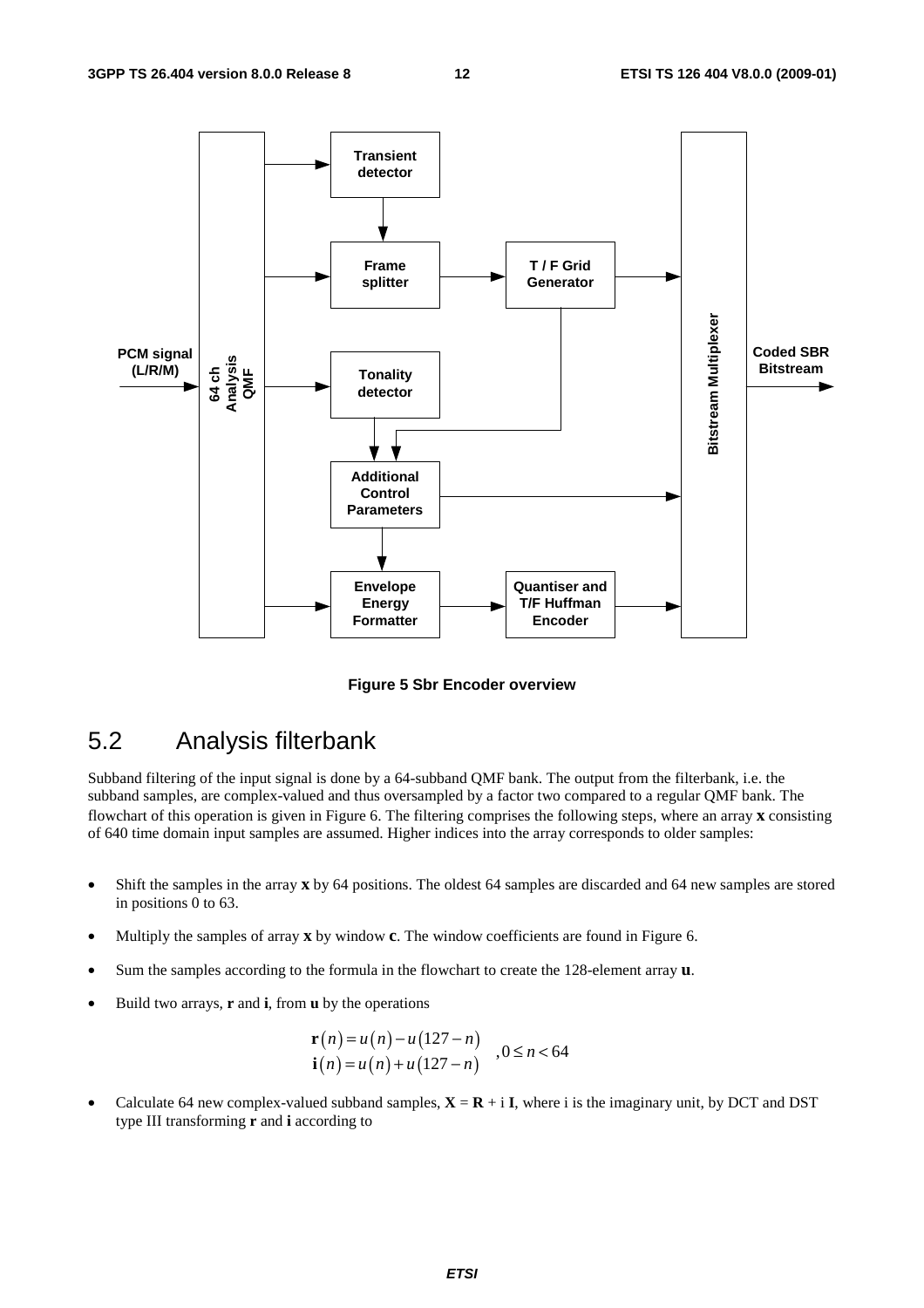$$
\mathbf{R}(k) = \sum_{n=0}^{63} r(n) \cos \left[ \frac{\pi}{64} \left( k + \frac{1}{2} \right) n \right]
$$
  

$$
\mathbf{I}(k) = \sum_{n=0}^{63} i(n) \sin \left[ \frac{\pi}{64} \left( k + \frac{1}{2} \right) n \right]
$$

Every loop in the flowchart produces 64 complex-valued subband samples, each representing the output from one filterbank subband. For every SBR frame the filterbank will produce  $numTimeSlots \cdot RATE$  subband samples from every filterbank subband, corresponding to a time domain signal of length  $numTimeSlots \cdot RATE \cdot 64$  samples. In the flowchart **X**[k][l] corresponds to subband sample l in QMF subband k.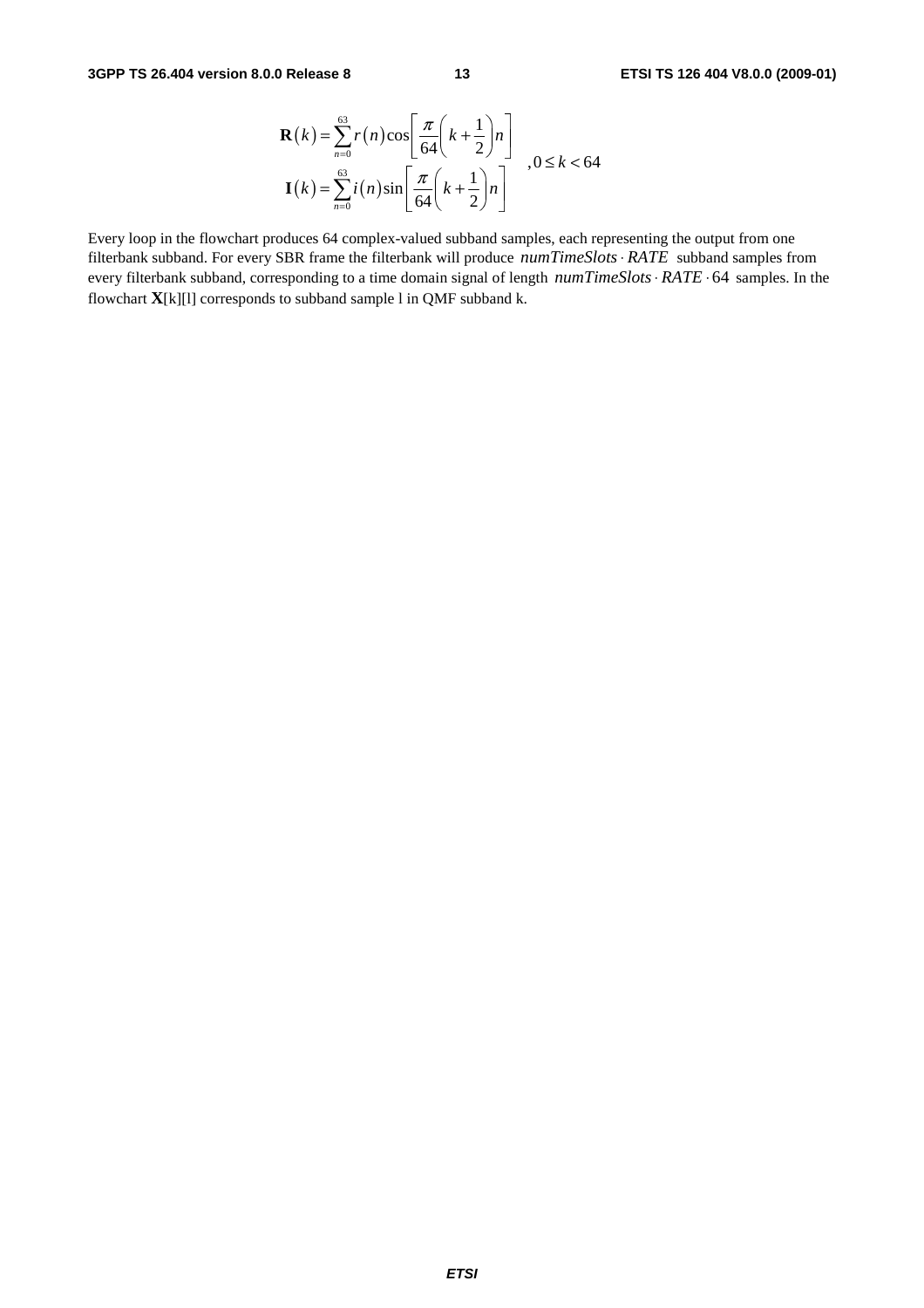

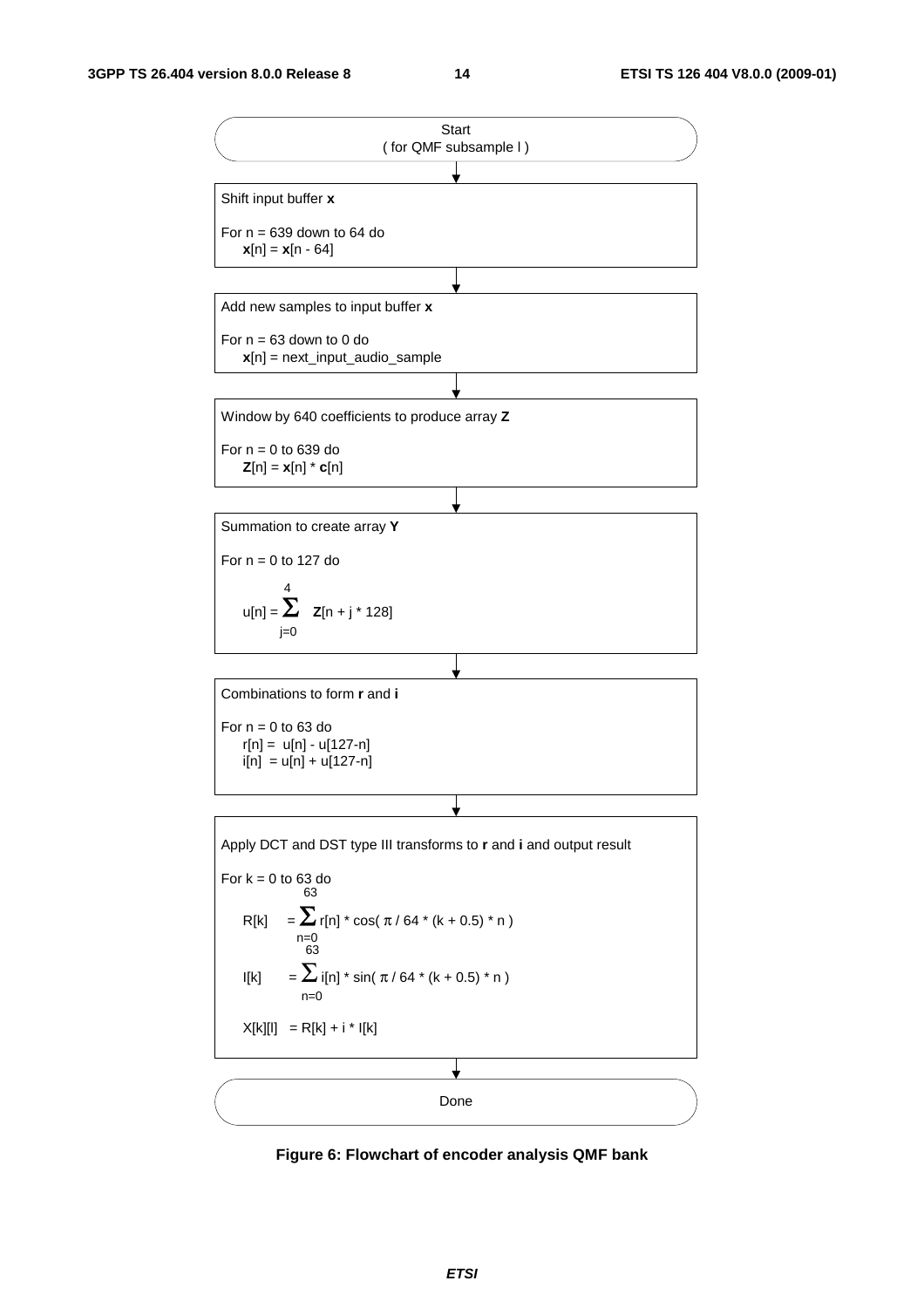### 5.3 Frequency band tables

The SBR encoder use these different frequency band tables:  $f_{Master}$ ,  $f_{TableHigh}$ ,  $f_{TableLow}$  and  $f_{TableNoise}$ , which are defined according to subclause 4.6.18.3.2 in [1]. The parameters needed to define all frequency band tables are transmitted in the SBR bitstream header. For SBR header bitstream elements enabled with either **bs\_header\_extra\_1** or **bs\_header\_extra\_1** there are default values and hence a transmission of these elements are only needed if they differ from the default value. Default values are defined in subclause 4.5.2.8.1 in [1]. The SBR header parameters are regarded as tuning parameters since they are strongly bitrate and sampling frequency dependant Throughout the tuning work for 3GPP submission several bitrate and sampling frequency dependant tunings have been created and in the reference c-code there are tunings available from 8kbit/s mono to 48 kbit/s stereo.

### 5.4 Time / frequency grid generation

An introduction to the time / frequency grid generation, including a brief discussion of the frame classes, is given in the informal encoder description in [1], subclause 4.B.18.3. The present encoder implementation employs three tools for the grid generation:

- The Transient Detector (TD)
- The Frame Splitter (FS)
- The Frame Generator (FG)

Those tools are described in the subsequent sections. Figure 7 shows the ranges of the frame classes and the transient detector offset versus the indices used by the frame generator.

```
 |<------------tranPos---------->| 
         |-|-|-|-|-|-|-|-|-|-|-|-|-|-|-|-| 
         0 1 2 3 4 5 6 7 8 9 A B C D E F TD index (hexadecimal) 
     |<------------FIXFIX----------->| 
|<------------FIXVAR----------->:<--->: 
.<br>:<--->:<------VARFIX----------->|
:<--->:<------VARVAR----------->:<--->: Ybuffer 
................................................................ QMF slots 
\mathbf{I}-|-|-|-|-|-|-|-|-|-|-|-|-|-|-1-\mathbf{I}\circ|\circ|\circ|-|-|-|-|-|-|-|-|-|-|-|-|-|-|-|-1 \qquad \text{SBR } \mathtt{slot} \mathtt{s}8 16 19 32 FG index
    I: nominal frame boundaries 
   o: frame overlap region slots
```
#### **Figure 7: The four frame classes and the transient detector range**

#### 5.4.1 Transient detector

The transient detection is performed according to the pseudo-code below. It operates on subband samples of one frame length starting from sample 8. The output from the transient detector are the variables tranFlag and tranPos. The first is a boolean indicating whether there is a transient in the processed frame, and the second specifies the position (in time slots) for the on-set of the transient. The time / frequency grid generation module uses the output from the transient detector and the stored transient detection output from the previous frame to perform its operations.

$$
for (n = 0; n < 16; n++)
$$
  
a(n) = a(n+32)  
for (n = 16; n < 48; n++)  
a(n) = 0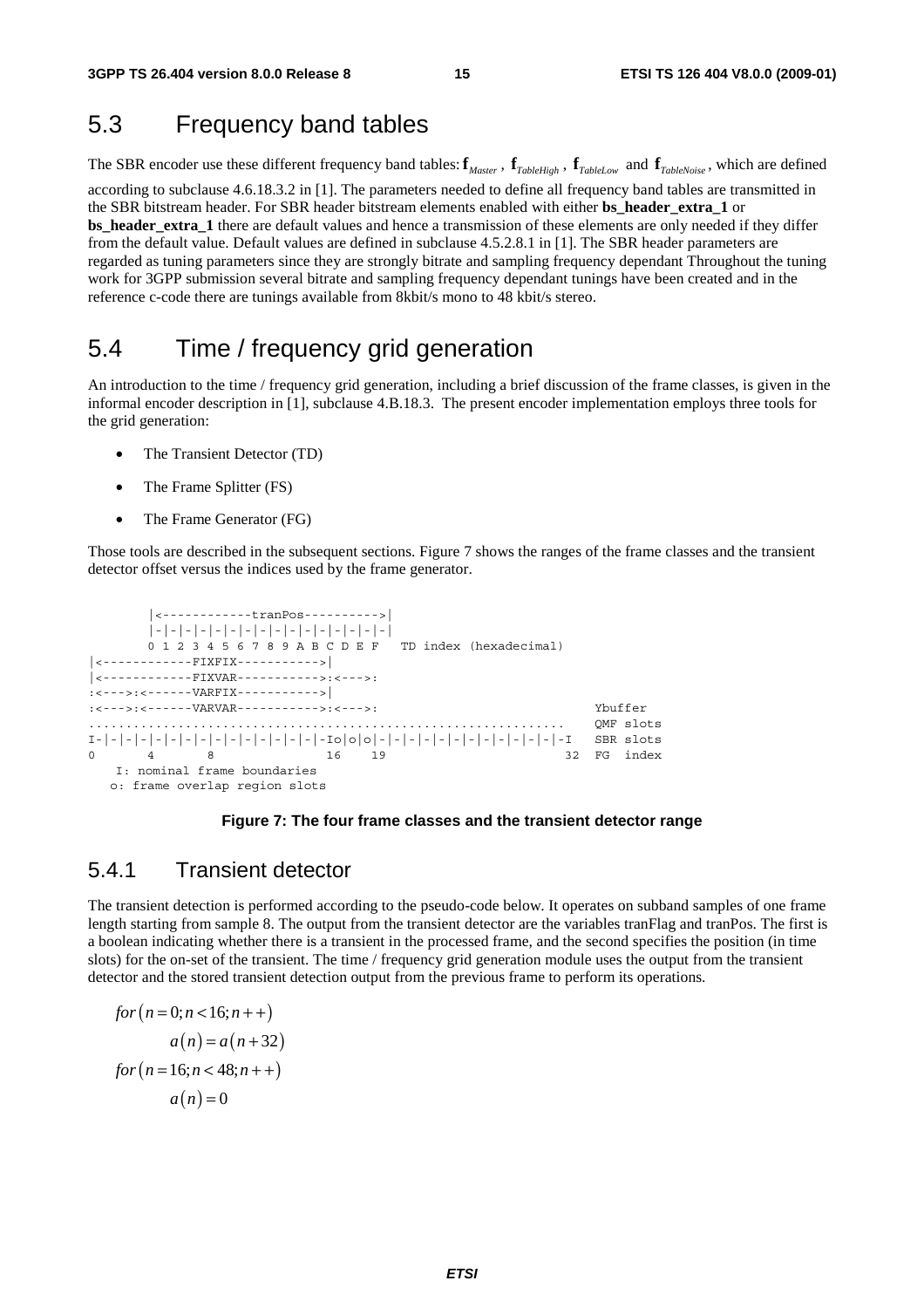$$
for (i = 0; i < 64; i++)
$$
\n
$$
m = \frac{1}{48} \sum_{n=16}^{63} |X(i, n)|^2
$$
\n
$$
temp = \sqrt{\frac{1}{47} \sum_{n=16}^{63} [m - |X(i, n)|^2]^2}
$$
\n
$$
t(i) = MAX \{128000, 0.66 \cdot t(i) + 0.34 \cdot temp\}
$$
\n
$$
for (n = 16; n < 48; n++)
$$
\n
$$
for (d = 1; d < 4; d++)
$$
\n
$$
L = \frac{1}{2} \left\{ |X(i, 2 \cdot INT \left\{ \frac{n - d}{2} \right\} \right\}^2 + |X(i, 2 \cdot INT \left\{ \frac{n - d}{2} \right\} + 1)|^2 \right\}
$$
\n
$$
R = \frac{1}{2} \left\{ |X(i, 2 \cdot INT \left\{ \frac{n + d}{2} \right\} \right\}^2 + |X(i, 2 \cdot INT \left\{ \frac{n + d}{2} \right\} + 1)|^2 \right\}
$$
\n
$$
if (R - L > t(i))
$$
\n
$$
a(n) = a(n) + \frac{R - L - t(i)}{t(i)}
$$

 $for (n = 8; n < 40; n++)$ 

$$
if\left(a(n) < \frac{9}{10}a(n-1) \text{ AND } a(n-1) > 203.125\right)
$$
\n
$$
tranPos = INT\left(\frac{n-8}{2}\right)
$$
\n
$$
tranFlag = 1
$$
\n
$$
break
$$
\n
$$
else
$$

$$
tranPos = 0
$$

$$
tranFlag = 0
$$

**t** and **a** are static channel-dependent arrays of length 64 that needs to be stored in between calls to the transient detector. On start-up, all elements in both arrays must be set to zero.

#### 5.4.2 Frame splitter

The frame splitting is accomplished according to the following algorithm. It is only active when the transient detector has detected the absence of a transient in the current frame of interest, i.e. when tranFlag = 0). It operates on subband samples of one and a half frame length starting from subband sample 0. The output from the frame splitter is the variable splitFlag, which indicates whether the current frame (free from transients) should be divided into two envelopes of equal size.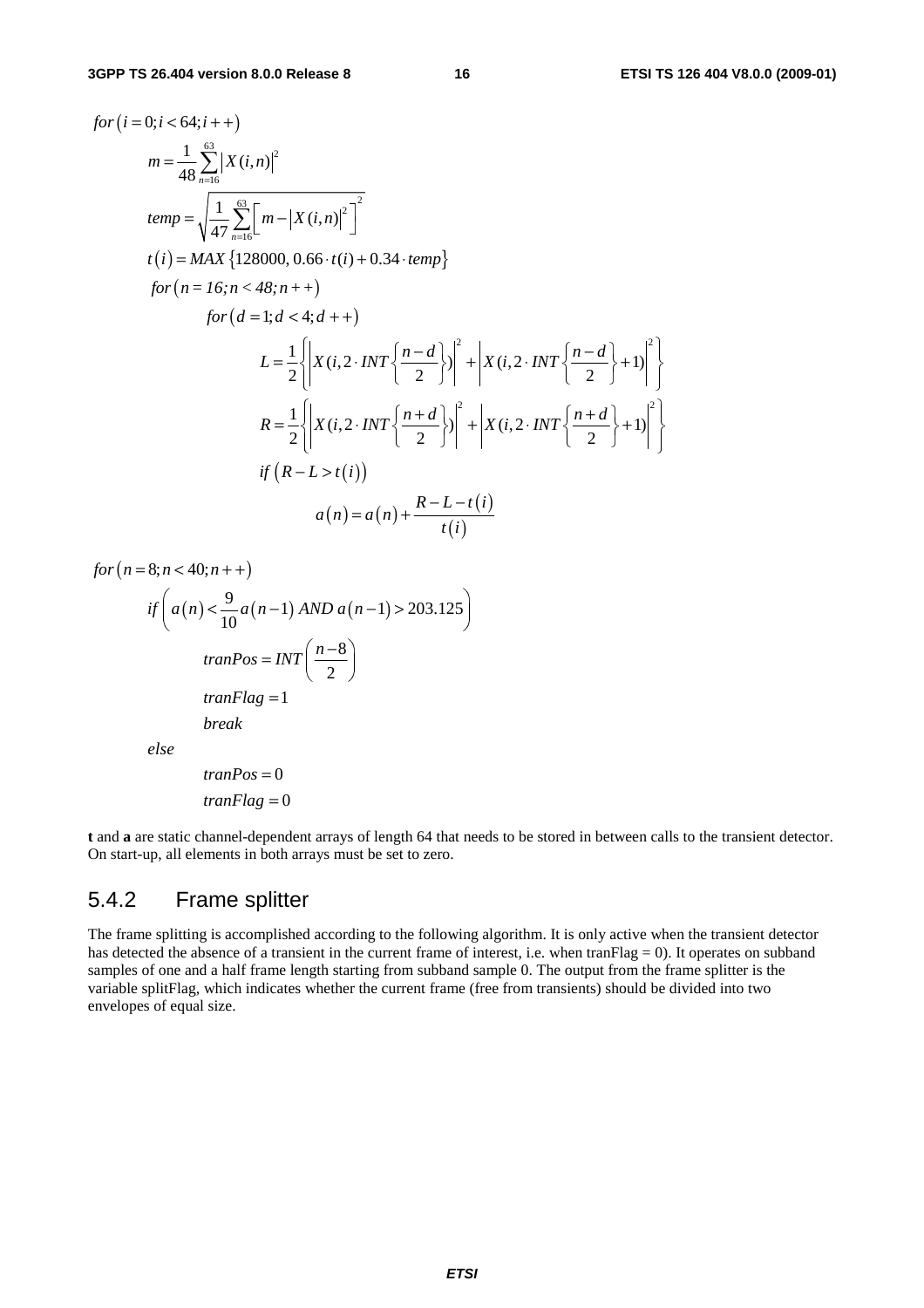$$
splitThr = \frac{totalBitRate}{codeBitrate} \cdot 7.5e - 5 \cdot \left[ \frac{frameSize}{sampleFreq} - 0.01 \right]^2
$$
\n
$$
e_{curflow} = \sum_{i=0}^{sbrStartBand-1} \sum_{n=16}^{47} \left[ \mathbf{X}(i,n) \right]^2
$$
\n
$$
e_{high}(p,l) = \sum_{j=16}^{16(I+1)-1} \sum_{i=k_j}^{k-1} \left[ \mathbf{X}(i,j) \right]^2, \quad \begin{cases} k_l = \mathbf{F}(p,HI) \\ k_h = \mathbf{F}(p+1,HI) \end{cases}, 0 \le p < \mathbf{n}(HI), 0 \le l < 1
$$
\n
$$
e_{curhigh} = \sum_{p=0}^{n(H)} e_{high}(p,0) + \sum_{p=0}^{n(H)} e_{high}(p,1)
$$
\n
$$
e_{tot} = 2 + e_{curhigh} + \frac{e_{curflow} + e_{prevlow}}{2}
$$
\n
$$
dvec(p) = ABS \left\{ log \left( \frac{e_{high}(p,1) + 8e6}{e_{high}(p,0) + 8e6} \right) \right\}, \quad 0 \le p < \mathbf{n}(HI)
$$
\n
$$
d = \sum_{p=0}^{n(H)} dvec(p) \sqrt{\frac{e_{high}(p,0) + e_{high}(p,1) + 16e6}{e_{tot}}}
$$
\n
$$
if (d > splitThr)
$$
\n
$$
splitFlag = 1
$$
\n
$$
else
$$
\n
$$
splitFlag = 0
$$
\n
$$
e_{prevlow} = e_{curflow}
$$

The variable  $e_{\text{new-}l, \text{new}}$  is a static channel-dependent variable that must be stored in between calls to the frame splitting module. This variable should be set to zero on start-up.

#### 5.4.3 Frame generator

The frame generator creates the time/frequency grid for one SBR frame. Input signals are provided by the transient detector and the frame splitter. The frame generator produces two outputs: The sbr\_grid() portion of the bitstream, and an internal representation of the time/frequency grid to be used by the envelope and noise floor estimators, see Figure 5.

When no transients are present (i.e. tranFlag = 0), FIXFIX class frames are used. The frame splitter decides whether to use one or two envelopes in the FIXFIX frames (splitFlag = 0 or splitFlag = 1 respectively). "Sparse" transients (separated by one or more frames with tranFlag  $= 0$ ) are coded by means of FIXVAR-VARFIX sequences. "Tight" transients ( tranFlag = 1 for two or more consecutive frames) are handeled by inserting VARVAR class frames.

As most transients are "sparse", the frame generator prepares a grid for a FIXVAR-VARFIX pair upon detection of a transient after a sequence of FIXFIX frames. The present frame is encoded using the FIXVAR portion, and the VARFIX grid is stored. At the next call of the generator it is known whether the transient actually is "sparse" or not. If 'yes', the already calculated and stored VARFIX grid is used. If 'no', a new grid, meeting the requirements of the new transient, as well as those of the previous one, is calculated, whereby a VARVAR class frame is used.

The operation of the frame generator is further described below by means of pseudo-code, where the syntax

 $[out_0, out_1, ..., out_{m-1}] = function(in_0, in_1, ..., in_{n-1})$  is used.

```
FrameGenerator(tranFlag, tranPos, splitFlag) 
{ 
  static frameClassOld; // frameClass used for previous frame 
 static G1; \frac{1}{2} // grid designed during previous call
  [frameClass, frameClassOld] = calcFrameClass(frameClassOld, tranFlag);
  if (tranFlag)
```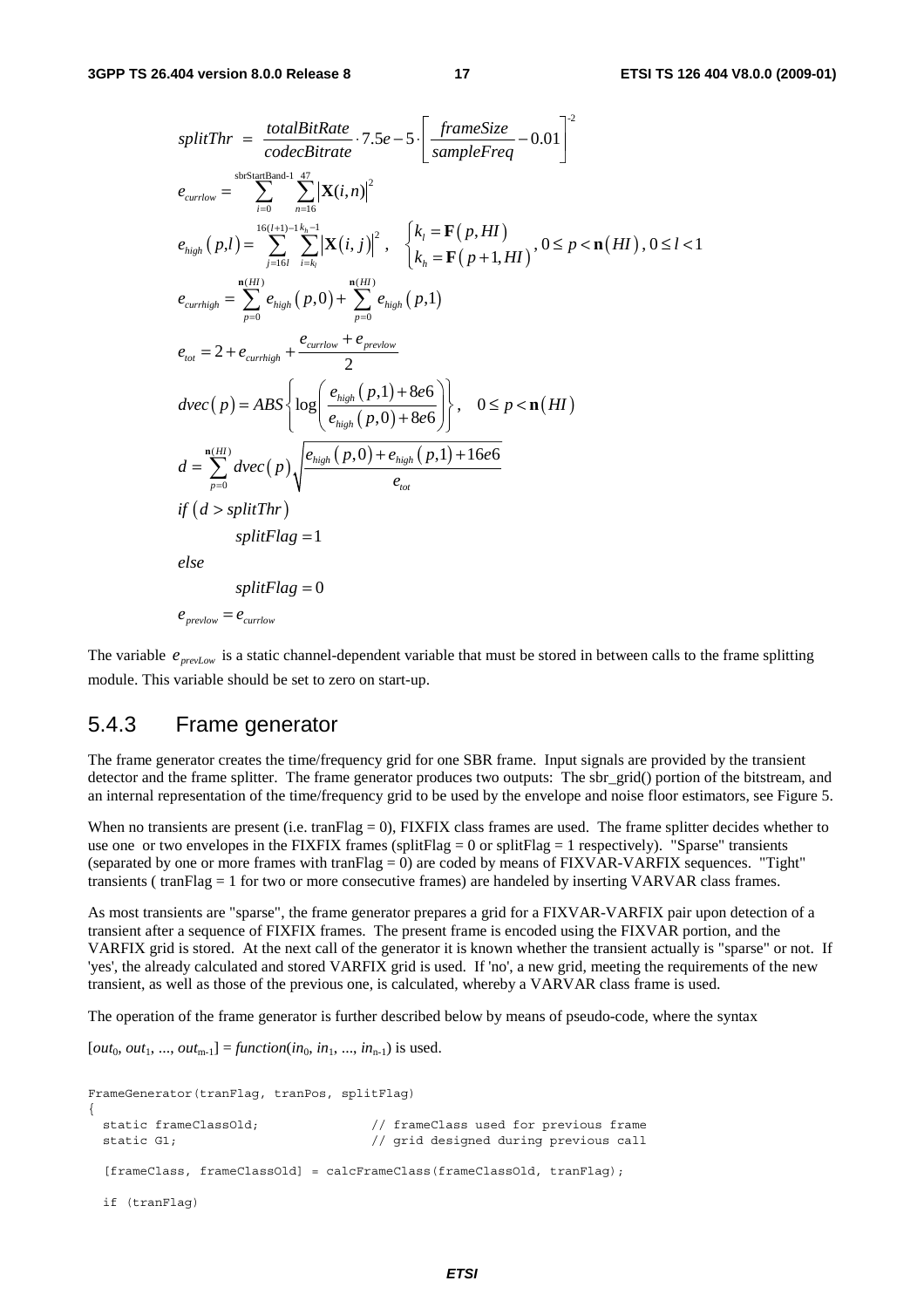**3GPP TS 26.404 version 8.0.0 Release 8 18 ETSI TS 126 404 V8.0.0 (2009-01)**

```
 GP = fillFrameTran(tranPos); // load transient borders into GP 
  switch (frameClass) { 
  case FIXFIX: 
    BS = calcSbrGrid(FIXFIX, dc, splitFlag); 
    break; 
  case FIXVAR: 
    if (tranPos > 8) 
     GP = fillFramePre(GP); // append borders before transient borders
    if (tranPos < 10) 
 GP = fillFramePost(GP); // append borders after transient borders 
 [G0, G1] = splitAndStore(GP); // split GP into two grids, G0 and G1 
   BS = calcSbrGrid(FIXVAR, G0, dc); // calc BS using G0
    break; 
  case VARFIX: 
    BS = calcSbrGrid(VARFIX, G1, dc); // calc BS using G1 (from previous call) 
    break; 
  case VARVAR: 
   GP = fillFrameInter(G1, GP); // resolve conflicts and merge G1 and GP
    if (tranPos < 10) 
 GP = fillFramePost(GP); // append fill-borders after tran-borders in GP 
 [G0, G1] = splitAndStore(GP); // split GP into two grids, G0 and G1 
    BS = calcSbrGrid(VARVAR, G0, dc); // calc BS using newly designed G0 
    break; 
  } 
  return [BS, FI = decodeSbrGrid(BS)];// decode BS into FI 
}
```
The following pseudo-variables are defined:

```
GP = "Grid-Pair": 
- GP.aBorders: array holding envelope borders of two consecutive frames 
- GP.aFreqRes: array holding envelope frequency resolutions of two consecutive frames 
- GP.iTran : index of transient leading border 
Gi = "Grid instance i": 
- Gi.aBorders: array holding envelope borders of one frame 
- Gi.aFreqRes: array holding envelope frequency resolutions of one frame 
- Gi.iTran : index of transient leading border of one frame 
BS = "Bit-Stream": 
- sbr grid() as defined in [1] Subclause 4.4.2.8, Table 4.61A
FI = "Frame-Info": 
- FI.t_E: tE , envelope borders as defined in 3.2 
- FI.r : \mathbf{r} = [r_0, ..., r_{L-1}], envelope frequency resolutions as defined in 3.2
- FI.t_Q: tQ , noise floor borders as defined in 3.2 
- FI.1 A: l_A, index of border where the preceding envelope is to be "shortened"
```
the symbolic constant,

dc: don't care

and the operations

```
cat(a, b): concatenate vectors a & b 
length(a): number of elements of vector a 
fliplr(a): reverse order of elements of vector a 
ones(a) : generate vector of length a, were all elements are 1
```
The internal functions are defined below:

```
calcFrameClass (frameClassOld, tranFlag) 
{ 
   switch (frameClassOld) { 
   case FIXFIX: 
     if (tranFlag)
```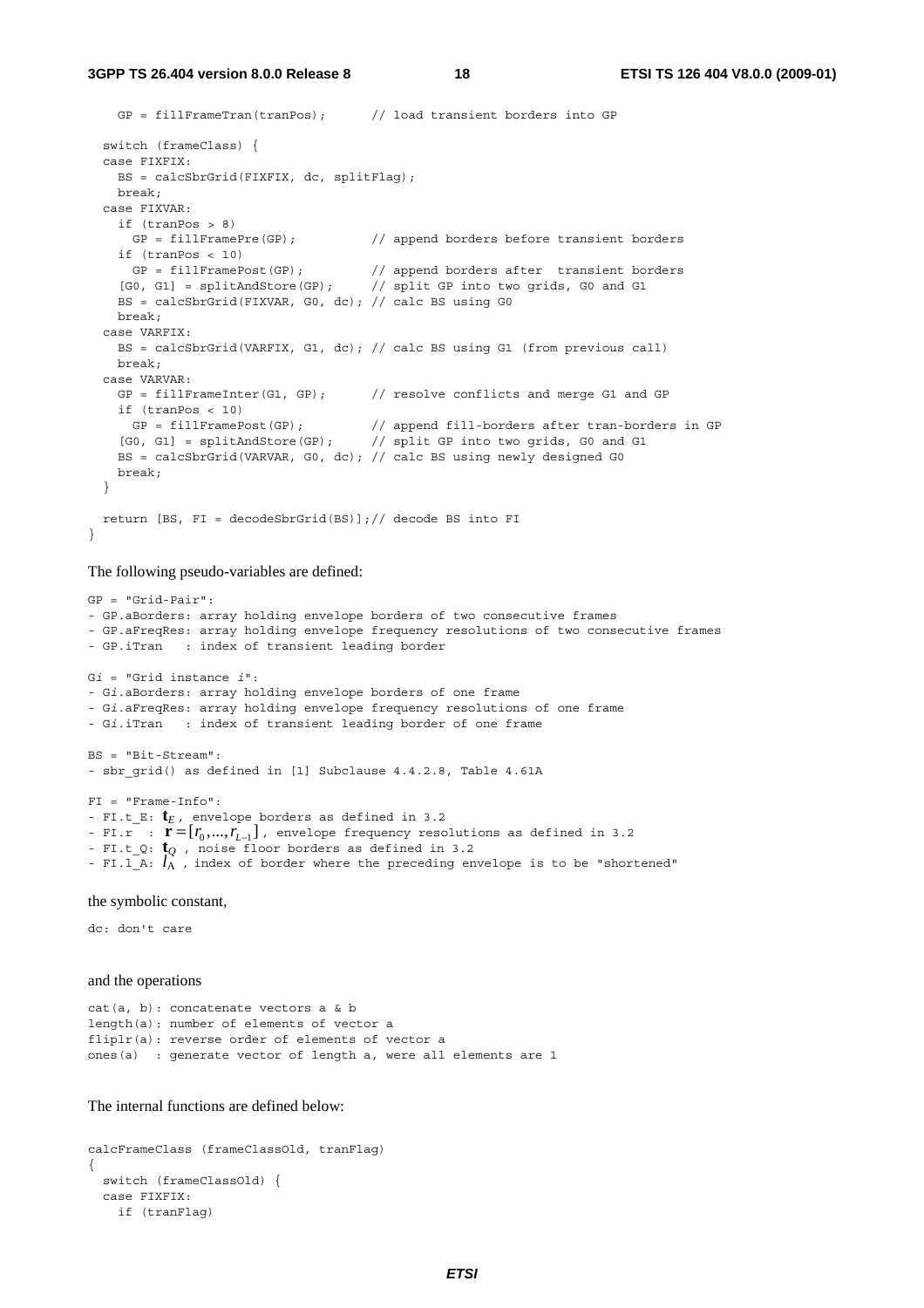#### **3GPP TS 26.404 version 8.0.0 Release 8 19 ETSI TS 126 404 V8.0.0 (2009-01)**

```
 frameClass = FIXVAR;// stationary to transient transition 
     else 
       frameClass = FIXFIX;// when no transients are present, FIXFIX frames are used 
     break; 
   case FIXVAR: 
     if (tranFlag) 
       frameClass = VARVAR;// "tight" transients are handeled by VARVAR frames 
     else 
      frameClass = VARFIX;// "sparse" transients are handeled by [FIXVAR, VARFIX] pairs 
     break; 
   case VARFIX: 
     if (tranFlag) 
      frameClass = FIXVAR; 
     else 
     frameClass = FIXFIX:// transient to stationary transition
    break; 
   case VARVAR: 
    if (tranFlag) 
      frameClass = VARVAR;// "tight" transients are handeled by VARVAR frames 
     else 
      frameClass = VARFIX; 
    break; 
   } 
   frameClassOld = frameClass; 
   return [frameClass, frameClassOld]; 
} 
fillFrameTran(tranPos) 
{ 
 GP.aBorders = \{tranPos + 4, tranPos + 6, tranPos + 10\};
 GP.aFreqRes = \{0, 0, 1\};
 GP.irran = 0; return GP; 
} 
fillFramePre(GP) 
{ 
   aBordersFill = fillHelper(GP.aBorders[0], 8); 
  GP.aBorders = cat(fliplr(aBordersFill), GP.aBorders); 
   GP.aFreqRes = cat(ones(length(aBordersFill)), GP.aFreqRes); 
  GP.iTran += length(aBordersFill); 
   return GP; 
} 
fillFramePost(GP, tranPos) 
{ 
  if (tranPos < 4) 
   maxStep = 6;else if (tranPos == 4 | | tranPos == 5)maxStep = 4; else 
   maxStep = 8;
   aBordersFill = fillHelper((32 - GP.aBorders[length(GP.aBorders) - 1], maxStep); 
   GP.aBorders = cat(GP.aBorders, aBordersFill); 
   GP.aFreqRes = cat(GP.aFreqRes, ones(length(aBordersFill))); 
   return GP; 
} 
splitAndStore(GP) 
{ 
  iSplit = 0; while (GP.aBorders[iSplit] < 16) 
     iSplit++; 
  for (i = 0; i \le i \text{Split}; i++) G0.aBorders[i] = GP.aBorders[i]; 
    G0.aFreqRes[i] = GP.aFreqRes[i]; 
 } 
   G0.iTran = GP.iTran; 
  for (j = 0, i = iSplit; i < length(GP.aBorders); i++, j++) {
```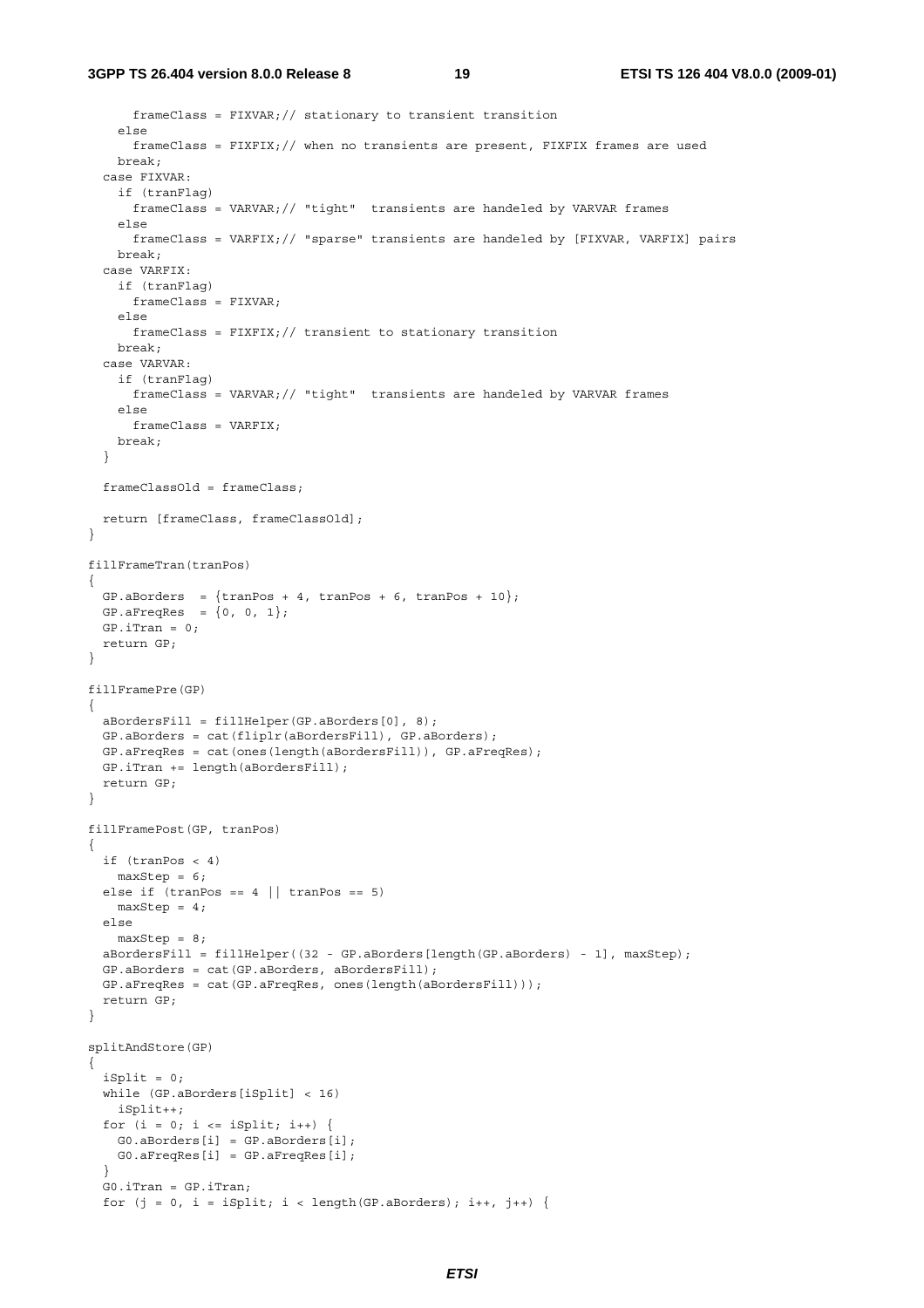#### **3GPP TS 26.404 version 8.0.0 Release 8 20 ETSI TS 126 404 V8.0.0 (2009-01)**

```
G1.aBorders[i] = GP.aBorders[i] - 16;G1.aFreqRes[j] = GP.aFreqRes[i]; } 
  G1.iTran = GP.iTran - iSplit; 
}
```
As evident from the pseudo code, every transient is initially processed by fillFrameTran() by inserting one border at the onset of the transient, and two "decay" borders after the onset at the distances 2 and 6 slots from the first border respectively. The frequency resolutions of the two corresponding envelopes are 'low', whereas all other envelopes use 'high' resolution. Additional borders are inserted before said borders by fillFramePre() and fillFramePost(), such that no envelope exceeds the length 12 slots. The function fillHelper( $A$ ,  $B$ ) subdivides the distance  $A$  by calculating segments quantized to the lengths  $\{2, 4, 6, 8\}$  slots while limiting the segment length to B. In splitAndStore() the borders are separated into two groups, each associated with one frame. The above procedures are illustrated by Figure 8.

```
 tranFlag = 1 
      tranPos = 9 
\rm <\! T\!> |-|-|-|-|-|-|-|-|-|-|-|-|-|-|-|-| 
      0 1 2 3 4 5 6 7 8 9 A B C D E F TD index 
\star |<-----6----|<-2|<--4---|-----6---->| 
N N N
|<--------- Frame n: FIXVAR ----:--3->|<-- Frame n+1: VARFIX -->| 
 ................................................................ QMF slots 
I-|-|-|-|-|-|-|-|-|-|-|-|-|-|-|-Io|o|o|-|-|-|-|-|-|-|-|-|-|-|-|-I SBR slots 
0 7 13 15 19 25 32 FG index
```
I: nominal frame boundaries

o: frame overlap region slots

\*: border pointed to by bs\_pointer

N: noise floor middle border

#### **Figure 8: Example of isolated transient**

In Figure 8. the borders at index 7, 13, 15 and 19 are used for the present FIXVAR class frame. Conversion into sbr\_grid() bitstream elements is performed in calcSbrGrid(). The methods of the four classes for conversion of borders and frequency resolutions are implicitely defined by the bitstream and decoding equations in [1], subclause 4.4.2.8 (Table 4.61A) and 4.6.18.3, and are hence not described here. In the example bs\_var\_bord\_1 = 3, bs\_num\_rel\_1 = 3, the relative borders have the lengths 4, 2 and 6 ("right to left"), and the frequency resolutions are 0, 0, 1, 1 ("right to left"). The bs\_pointer is set to point to the transient leading border, i.e. the value is 3 since FIXVAR borders are also indexed "right to left", starting from 1 (0 signals that no transient leading border is present within the frame). The border at index 19 must be followed up in the next frame by a leading border at index 3. The border at 25, however, may or may not yield a border at 9, since a transient is possible in frame  $n + 1$ . If the transient actually is "sparse", the VARFIX bitstream comprises of bs\_var\_bord\_0 = 3, bs\_num\_rel\_0 = 1, one relative border of length 6, bs\_pointer = 0 and frequency resolutions 1, 1.

Figure 9. gives an example of "tight" transients, and also serves to outline the functionality of fillFrameInter(). Here G1 contains borders at index 1 and 7, but a transient is located already at index 6. In fillFrameInter() the preliminary border at 7 is simply removed, and the rest of the borders for the present frame are taken from GP. (If on the other hand the distance between the last border in G1 and the first border in GP exceeds 12, the segment inbetween said borders is subdivided analogously to the procedures in fillFramePre().) Hereafter GP is finalized and split in the same manner as described above, whereafter G0 is converted into a bitstream using the VARVAR method of calcSbrGrid(). Hereby the leading border yields bs\_var\_bord\_0 = 1 and the trailing border bs\_var\_bord\_1 = 2. Clearly bs\_num\_rel\_0 = 0 and bs num rel  $1 = 3$ . Figure 9. also shows that fillFramePost() has inserted a border at 18, thereby meeting the requirement that one border is present within the interval [16, 19]. This concludes the description of how to generate BS.

```
 tranFlag = 1 
 tranPos = 2 
    \langle T \rangle I-|-|-|-|-|-|-|-|-|-|-|-|-|-|-|-I 
 0 1 2 3 4 5 6 7 8 9 A B C D E F TD index
```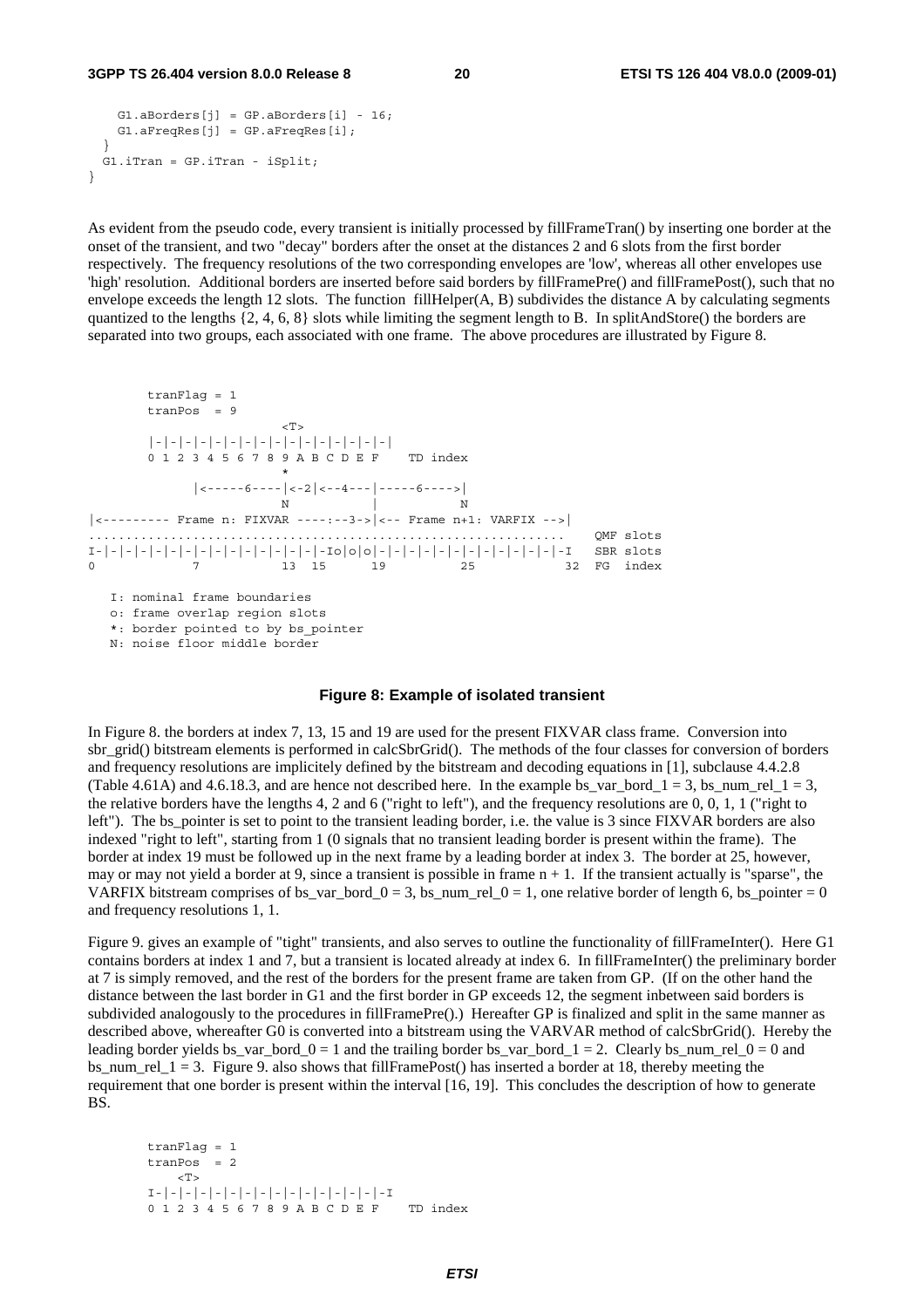

**Figure 9: Example of tight transients** 

The second output of the frame generator, FI, comprises of  $\mathbf{t}_E$ ,  $\mathbf{r}$ ,  $\mathbf{t}_O$  and  $l_A$ . Since those signals are equivalent to their counterparts at the decoder side, the relation between FI and BS is fully defined by the decoding equations in MPEG-4. Thus, as the last step in the frame generator, the decodeSbrGrid() function parses and decodes the now available sbr\_grid() portion of the bitstream in accordance with the description in the MPEG-4 standard, which shall not be repeated here.

### 5.5 Envelope estimation

By using the time/frequency grid created by the framing generator and the transient information from the transient detector, the QMF bank subband matrix is grouped in time and frequency into envelope scalefactorbands. For each scalefactorband the squared average energy is calculated and stored in the energy matrix **E** according to the recursion below.

$$
for (l = 0; l < L_E; l++)
$$
\n
$$
temp_l = \begin{cases} 1, & l = l_A - 1 \\ 0, & otherwise \end{cases}
$$
\n
$$
for (p = 0; p < \mathbf{n}(\mathbf{r}(l)); p++)
$$
\n
$$
temp_k = \begin{cases} 1, & p = 0, \mathbf{r}(l) = HI, \mathbf{F}(1, HI) - \mathbf{F}(0, HI) > 1 \\ 1, & p = 0, \mathbf{r}(l) = LO, \mathbf{F}(1, LO) - \mathbf{F}(0, LO) > 2 \\ 0, & otherwise \end{cases}
$$
\n
$$
k_l = \mathbf{F}(p, \mathbf{r}(l)) + temp_k
$$
\n
$$
k_h = \mathbf{F}(p + 1, \mathbf{r}(l))
$$
\n
$$
RATE + k_l(l) = \sum_{i = RATE + k_l(l)}^{RATE + k_l(l + 1) - 1} k_h = \left[ \mathbf{X}(j, i) \right]^2
$$
\n
$$
\mathbf{E}(p, l) = \frac{\sum_{i = RATE + k_l(l)}^{RATE + k_l(l + 1) - 1} k_h = \left[ \mathbf{X}(j, i) \right]^2}{\left( RATE \cdot (\mathbf{t}_E(l + 1) - temp_l - \mathbf{t}_E(l)) \right) \cdot (k_h - k_l)}
$$

If a missing harmonic has been detected in a certain scalefactorband the squared energy for that scalefatorband is calculated as the maximum energy instead of average energy. Since the missing harmonics detection and signalling always operate using the recursion shown below.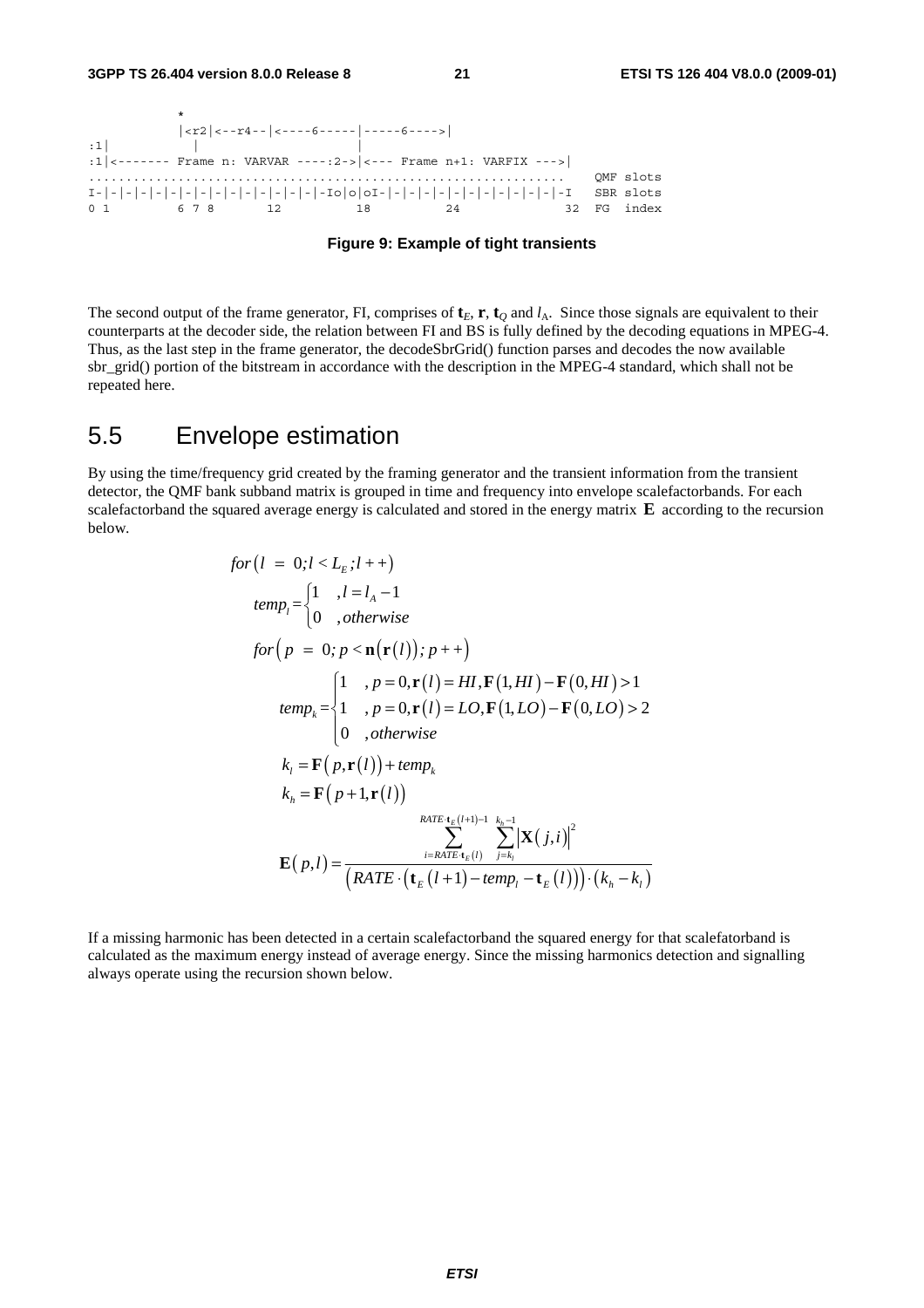for 
$$
(l = 0; l < L_E; l + +)
$$
  
\n
$$
temp_l = \begin{cases} 1 &, l = l_A - 1 \\ 0 &, otherwise \end{cases}
$$
\nfor  $(p = 0; p < \mathbf{n}(\mathbf{r}(l)); p + +)$   
\n
$$
temp_k = \begin{cases} 1 &, p = 0, \mathbf{r}(l) = HI, \mathbf{F}(1, HI) - \mathbf{F}(0, HI) > 1 \\ 1 &, p = 0, \mathbf{r}(l) = LO, \mathbf{F}(1, LO) - \mathbf{F}(0, LO) > 2 \end{cases}
$$
\n
$$
k_l = \mathbf{F}(p, \mathbf{r}(l)) + temp_k
$$
\n
$$
k_h = \mathbf{F}(p + 1, \mathbf{r}(l))
$$
\n
$$
boostcomp = \begin{cases} 0,398107267 &, k_h - k_l > 1 \\ 0,5 &, otherwise \end{cases}
$$
\n
$$
for (k = k_l; k < k_h; k++)
$$
\n
$$
F_{\text{AATE} \cdot \mathbf{r}(k)} = \sum_{i = \text{AATE} \cdot \mathbf{r}(k)} \left| \mathbf{X}(k, i) \right|^2
$$
\n
$$
\mathbf{e}_{temp} (k - k_l) = boostcomp \cdot \frac{\sum_{i = \text{AATE} \cdot \mathbf{r}(k)} \left| \mathbf{X}(k, i) \right|^2}{\left( RATE \cdot (\mathbf{t}_E(l + 1) - temp_l - \mathbf{t}_E(l)) \right)}
$$
\n
$$
\mathbf{E}(p, l) = MAX(\mathbf{e}_{temp})
$$

For stereo with no channel coupling, the energy for every channel is calculated as in the mono case shown above. In the case of stereo and coupling the energy is calculated according to:

$$
\mathbf{E}_{\textit{couplingLeft}}(p,l) = \frac{\mathbf{E}_{\textit{Left}}(p,l) + \mathbf{E}_{\textit{Right}}(p,l)}{2}, \quad 0 \le p < \mathbf{n}(\mathbf{r}(l)), 0 \le l < L_{\textit{E}}
$$
\n
$$
\mathbf{E}_{\textit{couplingRight}}(p,l) = \frac{\varepsilon + \mathbf{E}_{\textit{Left}}(p,l)}{\varepsilon + \mathbf{E}_{\textit{Right}}(p,l)}, \quad 0 \le p < \mathbf{n}(\mathbf{r}(l)), 0 \le l < L_{\textit{E}}
$$

#### 5.6 Additional control parameters

#### 5.6.1 Introduction

In order to achieve optimal results, given the HF generator used in the decoder, several additional parameters apart from the spectral envelope are assessed. The noise floor is estimated for the current SBR frame. It is defined as the ratio between the energy of the noise that should be added to a particular frequency band, in order to obtain a similar tonal to noise ratio to that of the original signal, and the energy of the HF generated signal for that frequency band.

The noise floor is estimated once or twice per SBR frame dependent on the number of spectral envelopes estimated for the SBR frame (indicated by  $\mathbf{t}_o$ ). The frequency resolution for the noise floor scalefactor is calculated according to the same algorithm subsequently used in the decoder and described in [1] subclause 4.6.18.3. The start and stop time borders of the different noise floors are given from the time grid.

The level of the inverse filtering applied in the decoder is estimated for different frequency ranges with the same frequency resolution as used for the noise floor scalefactor estimation. The estimation algorithm compares the tonality of the original and the tonality that will be attained after the HF generator in the decoder. The ratio between the two is mapped to four different inverse filtering levels, off, low, mid and high. These levels corresponds to different chirp factors in the HF generator as outlined in [1] subclause 4.6.18.5. Moreover, the encoder assesses where a strong tonal component will be missing after the HF generation in the decoder. This detection is done on the highest frequency resolution given by the high frequency resolution table, **f***TableHigh*. The level of the tonal component is implicitly coded by the SBR envelope and the noise floor scalefactors, and thus only the frequency needs to be coded.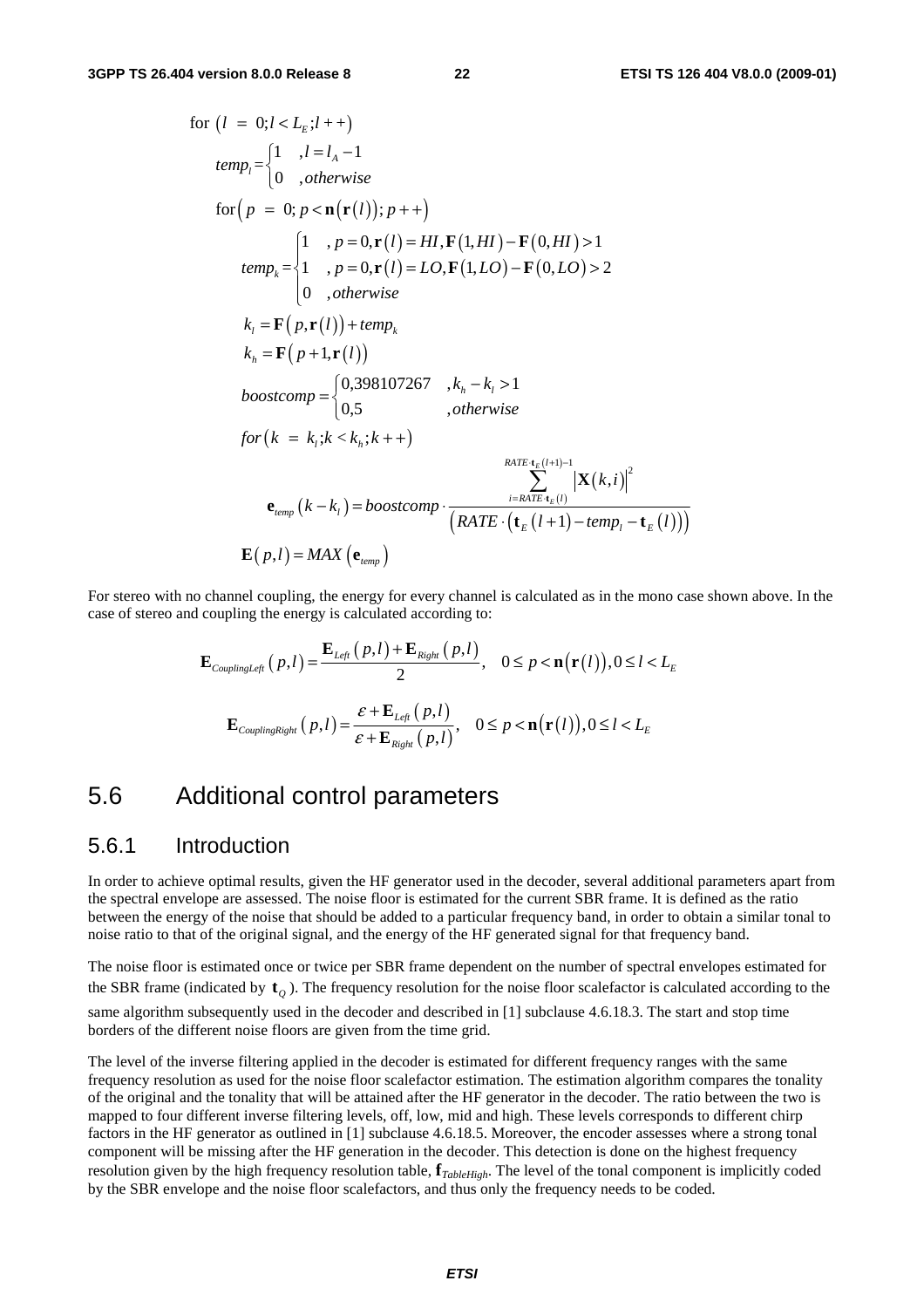### 5.6.2 Tonality estimation

The following detection modules base their output on a tonality estimate calculated in the tonality estimation module:

- Noise-floor estimation
- Inverse filtering estimation
- Additional sines estimation

The tonality is derived from the prediction gain of a second order linear prediction performed in every QMF subband. The LPC is calculated using the covariance method, and for every frame two tonality estimates are calculated for every subband.

In the following, **X** is the matrix holding the most recently available complex QMF subband samples. The tonality values are calculated and stored in the **T** and **Tsbr** matrices. These also contain buffered values from previous frames. The **Tsbr** values are obtained from the **T** values by patching the tonality values similarly to the patching of the subband channels in the high frequency reconstruction modules in the decoder.

Since the subband signals are complex valued, this results in complex filter coefficients for the linear prediction. The prediction filter coefficients are obtained from the covariance method. The covariance matrix elements for every tonality estimate calculated are:

$$
\phi_{k,l}(i,j) = \sum_{n=2}^{16-1} \sum_{k=0}^{k_x + M - 1} \sum_{l=0}^{1} \mathbf{X}(k, n-i+16 \cdot l) \cdot \mathbf{X}^*(k, n-j+16 \cdot l) ,\begin{cases} 0 \le i < 3 \\ 1 \le j < 3 \end{cases}
$$

where *k* is the subband index, and *l* is the tonality estimate.

Based on the covariance elements the coefficients  $\alpha_0^l(k)$  and  $\alpha_1^l(k)$  used to calculate the tonality estimates for the subbands are calculated as:

$$
d^{l}(k) = \phi_{k,l}(2,2) \cdot \phi_{k,l}(1,1) - \frac{1}{1+\varepsilon_{hw}} |\phi_{k,l}(1,2)|^{2},
$$
  

$$
\alpha_{1}^{l}(k) = \begin{cases} \frac{\phi_{k,l}(0,1) \cdot \phi_{k,l}(1,2) - \phi_{k,l}(0,2) \cdot \phi_{k,l}(1,1)}{d^{l}(k)} & , d^{l}(k) \neq 0, \\ 0 & , d^{l}(k) = 0 \end{cases},
$$
  

$$
\alpha_{0}^{l}(k) = \begin{cases} -\frac{\phi_{k,l}(0,1) + \alpha_{1}^{l}(k) \cdot \phi_{k,l}^{*}(1,2)}{\phi_{k,l}(1,1)} & , \phi_{k,l}(1,1) \neq 0, \\ 0 & , \phi_{k,l}(1,1) = 0 \end{cases}
$$

where  $\varepsilon_{Inv}$  is the relaxation parameter ( $\varepsilon_{Inv} = 1E-6$ ).

The tonality values are calculated based on the above coefficients according to:

$$
\mathbf{T}(k, l+2) = \frac{re\{\alpha_0^l(k)\cdot\phi_{k,l}^*(0,1) + \alpha_1^l(k)\cdot\phi_{k,l}^*(0,2)\}}{re\{\phi_{k,l}(0,0)\} - re\{\alpha_0^l(k)\cdot\phi_{k,l}^*(0,1) + \alpha_1^l(k)\cdot\phi_{k,l}^*(0,2)\}}
$$

$$
\mathbf{Nrg}(l+2) = \frac{\sum_{k=0}^{N-1} re\{\phi_{k,l}(0,0)\}}{N}
$$

The tonality values are patched similarly to the patching of the QMF subbands in the decoder during high frequency reconstruction. Hence, it is possible to compare tonality of a "simulated" SBR signal and the original signal on the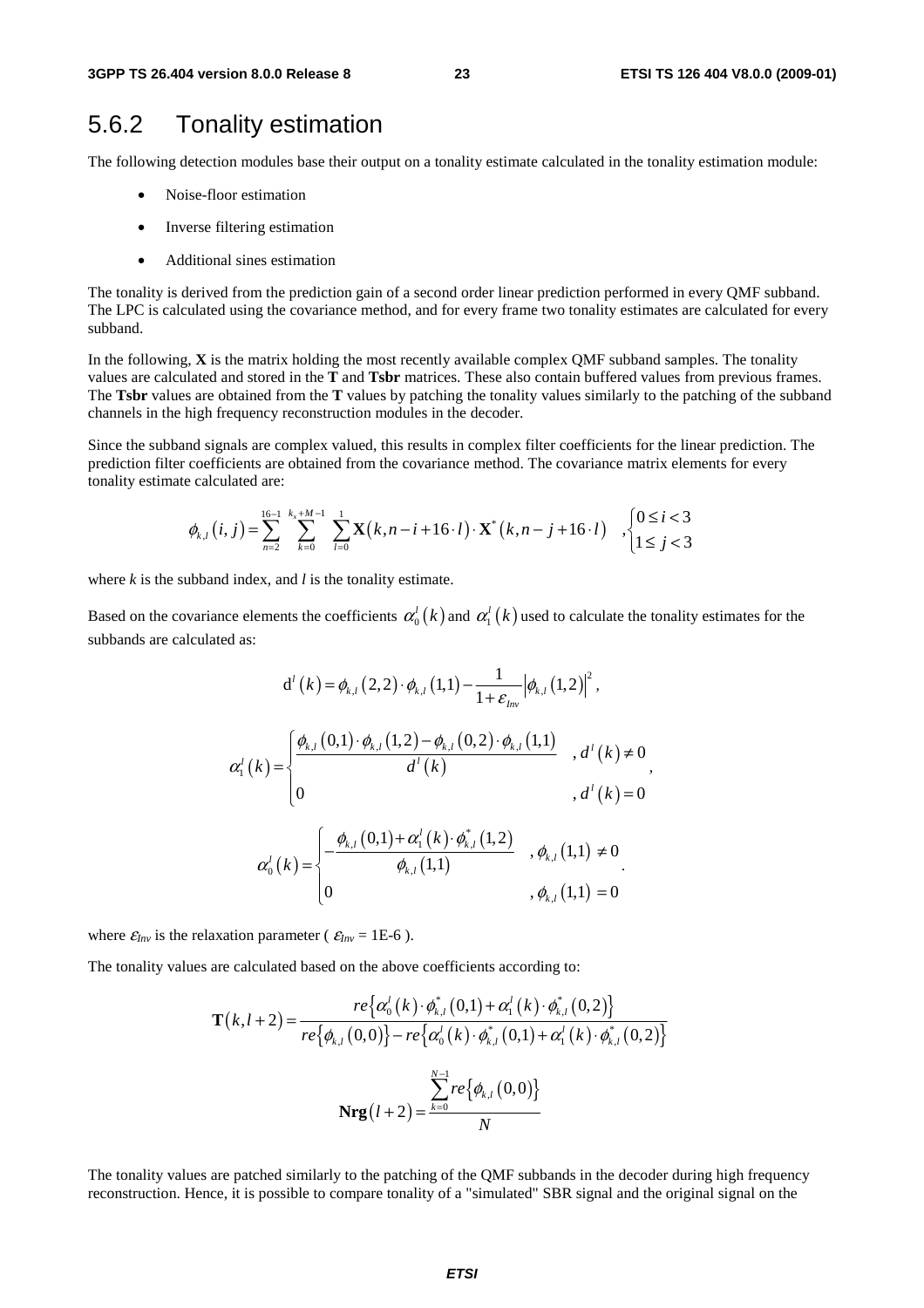encoder side. The patch used is built in accordance to the flowchart in Figure 4.46, subclause 4.6.18.6.3 in [1], where the output variable *numPatches* is an integer value specifying the number of patches. **patchStartSubband** and **patchNumSubbands** are vectors holding the data output from the patch decision algorithm.

Hence, the tonality values for the SBR part is obtained according to:

 $\overline{\phantom{a}}$  $\overline{\phantom{a}}$ 

$$
\text{Tsbr}(k, l+2) = \text{T}(p, l+2)
$$
\n
$$
\begin{cases}\nk = k_x + x + \sum_{q=0}^{i-1} \text{patchNumSubbands}(q) \\
p = \text{patchStartSubband}(i) + x\n\end{cases}
$$

for  $0 \le x <$  **patchNumSubbands** $(i)$ ,  $0 \le i <$  *numPatches*,  $0 \le l < 2$ .

#### 5.6.3 Noise-floor estimation

The noise floor estimation module estimates the amount of noise relative to the energy of the patched SBR signal that should be added on the decoder side in order to obtain a tonal to noise ratio similar to that of the original. The estimation is based on the tonality values in the **T** and **Tsbr** matrices, and the estimation is done for the number of

frequency bands indicated by  $N_Q$ , and the frequency ranges defined in  $\mathbf{f}_{TableNoise}$  for the time segments defined by  $\mathbf{t}_o$ .

The algorithm below is outlined for noise floor band *nfBand* for noise floor *nfEnv* and should be applied for all noisefloor bands, and noise floors in the present frame. If the number of spectral envelopes for the present frame is larger than one, two noise floors will be estimated, otherwise one. For the case of two noise floors *startIndex* will be zero for the first noise-floor and one for the second noise-floor, while *stopIndex* will be one for the first noise-floor, and two for the second noise-floor. In case of only one noise-floor, the *startIndex* will be zero and the *stopIndex* will be one.

The noise floor is calculated by averaging of the tonality values for the given time/frequency range, or by choosing the maximum tonality value. The latter is used if the additional sine detection algorithm detects that a sine should be added on the decoder side for frequency band that is included in the present noise floor frequency band.

Hence, for every noise floor band the tonality values are calculated according to:

$$
Tavg = \frac{\sum_{l=\tau_Q(nfEnv)+1}^{t_Q(nfEnv+1)-1} \sum_{f_{\text{tableNoise}}(nfBand+1)-1}^{t_Q(nfEnv)} \sum_{l=\tau_Q(nfEnv)}^{t_P(mEnv)} \mathbf{T}(k,l)}{\left(\mathbf{t}_Q(nfEnv+1) - \mathbf{t}_Q(nfEnv)\right) \cdot \left(\mathbf{f}_{\text{TableNoise}}(nf Band+1) - \mathbf{f}_{\text{TableNoise}}(nf Band)\right)}\right]^{t_Q(nfEnv+1)-1} \sum_{l=\tau_Q(nfEnv)}^{t_Q(nfEnv+1)-1} \sum_{l=\tau_Q(nfEnv)}^{t_Q(nfEnv)} \sum_{l=\tau_Q(nfEnv)}^{t_Q(mfEnv)} \mathbf{Tsbr}(k,l)
$$
\n
$$
TavgSbr = \frac{\sum_{l=\tau_Q(nfEnv)}^{t_P(mEnv)} \sum_{l=\tau_Q(nfEnv)}^{t_P(mEnv)} \sum_{l=\tau_Q(nf Band+1)-1}^{t_Q(mfEnv)} \mathbf{Tsbr}(k,l)}{\left(\mathbf{t}_Q(nfEnv+1) - \mathbf{t}_Q(nfEnv)\right) \cdot \left(\mathbf{f}_{\text{TableNoise}}(nfBand+1) - \mathbf{f}_{\text{TableNoise}}(nf Band)\right)}
$$

or, if a sine will be added at the decoder side as indicated by "missingHarmonicsFlag", according to:

$$
Tavg = \max\left(\max\left(\mathbf{T}(k,l)\right),1\right), \quad \mathbf{f}_{\text{TableNoise}}\left(\text{nfBand}\right) \le k < \mathbf{f}_{\text{TableNoise}}\left(\text{nf Band}+1\right), \mathbf{t}_Q\left(\text{nfEnv}\right) \le l < \mathbf{t}_Q\left(\text{nfEnv}+1\right)
$$
\n
$$
TavgSbr = \max\left(\max\left(\mathbf{Tsbr}(k,l)\right),1\right), \quad \mathbf{f}_{\text{TableNoise}}\left(\text{nfBand}\right) \le k < \mathbf{f}_{\text{TableNoise}}\left(\text{nf Band}+1\right), \mathbf{t}_Q\left(\text{nfEnv}\right) \le l < \mathbf{t}_Q\left(\text{nfEnv}+1\right)
$$

The tonality values *Tavg* and *TavgSbr* are subsequently used to calculate the actual noise-floor value, according to:

$$
\mathbf{nf}\left(n\text{fBand}, n\text{fEnv}\right) = \min\left(\frac{1}{Tavg} \cdot n\text{fOffset}, n\text{fMaxLevel}\right),\,
$$

if the additional sine detection has indicated that there is a sinusoidal missing in the present noise-floor band, or the inverse filtering level for the present noise-floor band is equal or below INVF\_LEVEL\_MID. If neither of these cases are true, the noise-floor value is calculated according to: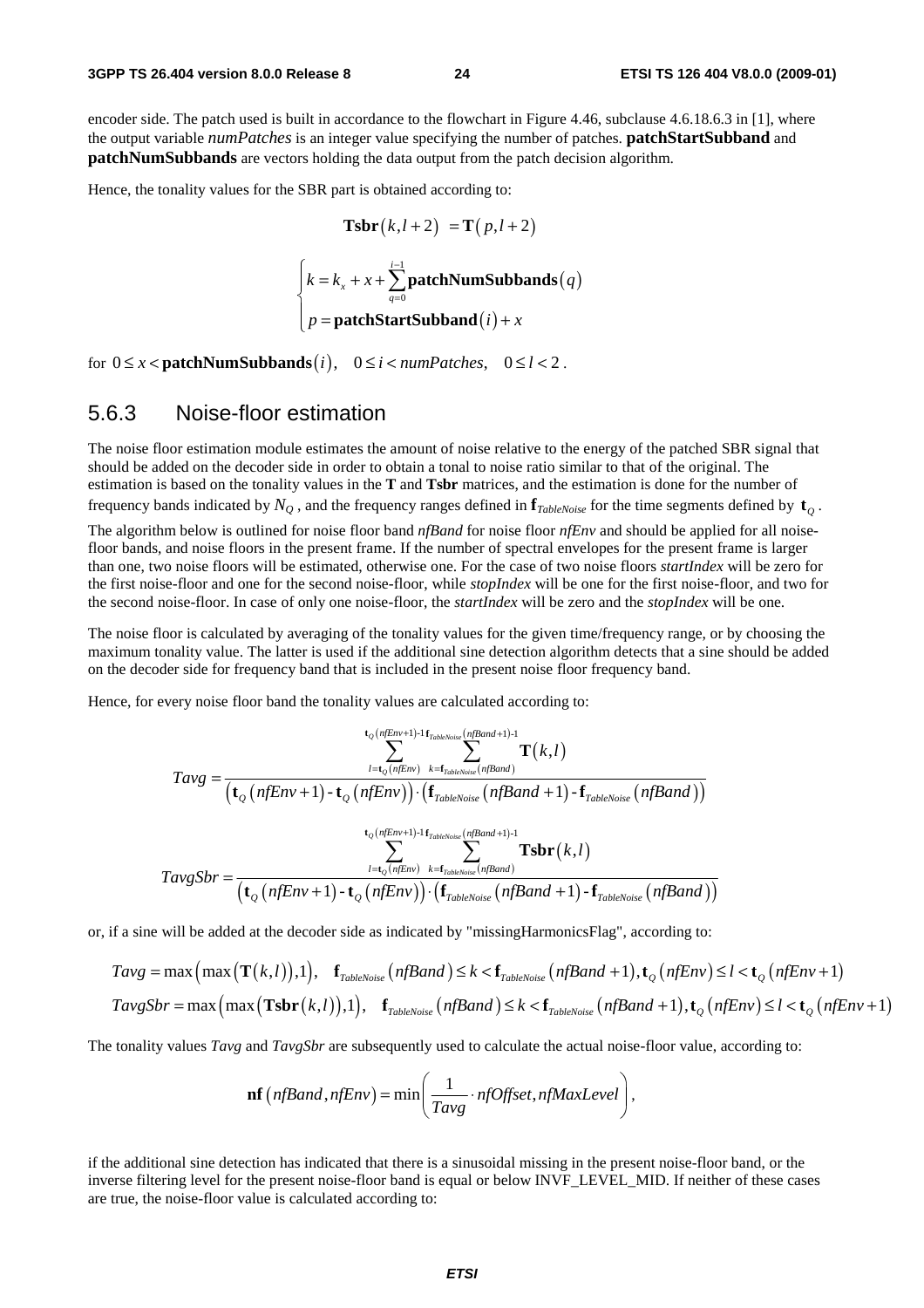$$
\mathbf{nf}\left(n\text{fBand}, n\text{fEnv}\right) = \min\left(\frac{\max\left(1, 0.25 \cdot \frac{\text{TavgSbr}}{\text{Tavg}}\right)}{\text{Tavg}} \cdot n\text{fOffset}, n\text{fMaxLevel}\right)
$$

The noise-floor values are smoothed by applying a LP filter over time using previous noise floor values. Hence for every *nfBand*, the smoothing is done according to:

$$
\mathbf{Q}\big(\text{nfBand}, \text{nfEnv}\big) = \mathbf{nf}\big(\text{nfBand}, \text{nfEnv}\big) \cdot \mathbf{h}\big(3\big) + \sum_{i=0}^{2} \mathbf{h}\big(i\big) \cdot \mathbf{nf}_{\text{prev}}\big(\text{nfBand}, i\big)
$$

where **nf**<sub>*Prev*</sub> are the **nf** values from the previous estimates (where the most recent estimates is placed at the end of the vector, i.e. position 2), and **h** is defined as:

**h** =  $[0.05857864376269, 0.2, 0.34142135623731, 0.4]$ 

#### 5.6.4 Inverse filtering estimation

The inverse filtering detection is done on the frequency bands indicated by **f***TableNoise* . For every band a tonality value is calculated from the original input signal and the "patched" SBR signal. The values are mapped to a specific regions given the "Region borders" in the detectorParamsAAC struct, and the appropriate inverse filtering value is given from the "Region space" also in detectorParamsAAC.

```
typedef enum 
{ 
  INVF OFF = 0, INVF_LOW_LEVEL, 
   INVF_MID_LEVEL, 
   INVF_HIGH_LEVEL 
} 
INVF_MODE; 
static const DETECTOR PARAMETERS detectorParamsAAC = \{ { 1.0f, 10.0f, 14.0f, 19.0f}, /* Region borders SBR. */ 
   { 0.0f, 3.0f, 7.0f, 10.0f}, /* Region borders Orig. */ 
   {25.0f, 30.0f, 35.0f, 40.0f}, /* Region borders Nrg. */ 
   4, /* Number of borders SBR. */ 
   4, /* Number of borders orig. */ 
   4, /* Number of borders Nrg. */ 
   1.0f, /* Delta value for hysteresis. */ 
  \begin{array}{lcl} \{ & \hspace{1.5mm} \text{/* Region space. */} \\ \{INVF\_MID\_LEVEL, & \text{INVF\_LOW\_LEVEL, } \text{INVF\_OFF, } & \text{INVF\_OFF, } \text{INVF\_OFF, } \end{array}, \begin{array}{lcl} \text{/*} & \hspace{1.5mm} \text{+} \\ \text{/*} & \hspace{1.5mm} \text{+} \\ \{INVF\_MID\_LEVEL, & \text{INVF\_LOW\_LEVEL, } \text{INVF\_OFF, } & \text{INVF\_OFF, } \text{INVF\_OFF, } \end{array}, \begin{array}{lcl} \text{/*} & \hspace{1.5mm} \text{ {INVF_MID_LEVEL, INVF_LOW_LEVEL, INVF_OFF, INVF_OFF, INVF_OFF}, /* | */ 
      {INVF_MID_LEVEL, INVF_LOW_LEVEL, INVF_OFF, INVF_OFF, INVF_OFF}, /* | */ 
      {INVF_HIGH_LEVEL, INVF_MID_LEVEL, INVF_LOW_LEVEL, INVF_OFF, INVF_OFF}, /*regionSbr*/ 
     {1}INVF_HIGH_LEVEL, INVF_HIGH_LEVEL, INVF_MID_LEVEL, INVF_OFF, INVF_OFF}, /* | */
      {INVF_HIGH_LEVEL, INVF_HIGH_LEVEL,INVF_MID_LEVEL, INVF_OFF, INVF_OFF}, /* | */ 
   },/*------------------------ regionOrig ---------------------------------*/ 
                                        /* Region space transient. */ {INVF_LOW_LEVEL, INVF_LOW_LEVEL, INVF_LOW_LEVEL, INVF_OFF, INVF_OFF}, /* | */ 
\{INVF\ LOW\ LEVEL,\ INVF\ LOW\ LEVEL, \ INVF\ LOW\ LEVEL, \ INVF\ OEF,\ INVF\ OFF\}, \t' * | * \t' {INVF_HIGH_LEVEL,INVF_MID_LEVEL, INVF_MID_LEVEL, INVF_OFF, INVF_OFF}, /*regionSbr*/ 
\{INVF\ HIGH\ LEVEL, INVF\ HIGH\ LEVEL,\ INVF\ MID\ LEVEL,\ INVF\ OFF,\ INVF\ OFF\}, \t /* | */
     \{INVF\_HIGH\_LEVEL, INVF\_HIGH\_LEVEL, INVF\_MID\_LEVEL, INVF\_OFF, INVF_CFF\} , /* | */
      },/*------------------------ regionOrig ---------------------------------*/ 
  {-4, -3, -2, -1, 0} /*Reduction factor of the inverse filtering for low energies.*/
}; 
static const float hysteresis = 1.0f; \frac{1}{2} \frac{1}{2} \frac{1}{2} belta value for hysteresis. */
```
The parameters *Tavg* and *TavgSbr* are calculated for every inverse filtering band by averaging the tonality values in the **T** and **Tsbr** matrices over the frequency regions indicated by **f***TableNoise* according to (outlined for band *invBand*):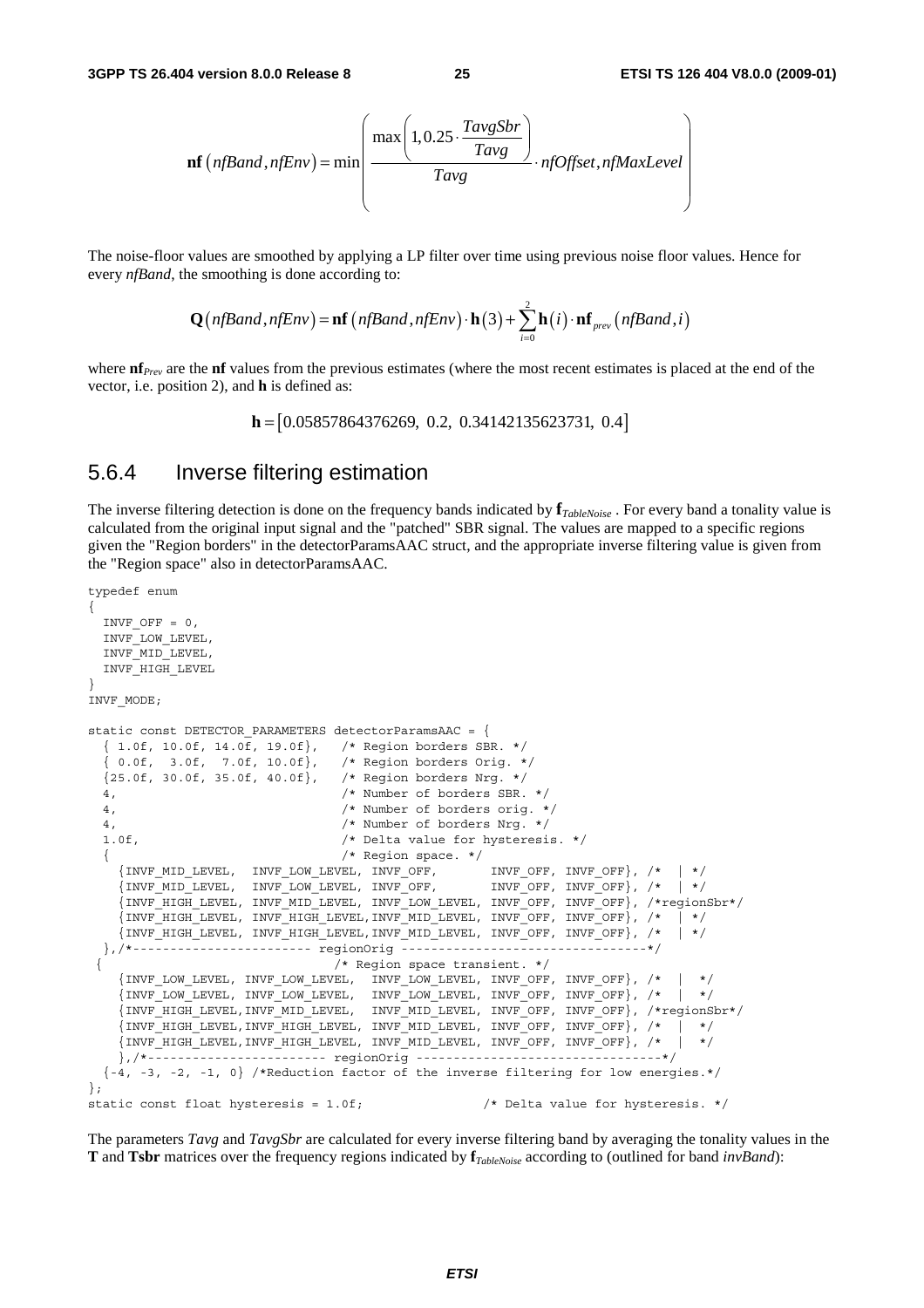$$
\mathit{Tavg} = \frac{\sum_{k=\mathit{r}_{\mathit{tableNoise}}(\mathit{invBand}+1)-1}^{\mathit{f}_{\mathit{TableNoise}}(\mathit{inv Band})\mathbf{\Gamma}(k,0)+\mathbf{\Gamma}(k,1)}{2\cdot(\mathbf{f}_{\mathit{TableNoise}}(\mathit{invBand}+1)-\mathbf{f}_{\mathit{TableNoise}}(\mathit{invBand}))}
$$
\n
$$
\frac{\mathit{f}_{\mathit{TableNoise}}(\mathit{invBand}+1)-\mathbf{f}_{\mathit{TableNoise}}(\mathit{inv Band}))}{2\cdot(\mathbf{f}_{\mathit{TableNoise}}(\mathit{invBand}+1)-\mathbf{f}_{\mathit{TableNoise}}(\mathit{invBand})))}
$$

The values are subsequently filtered by a two tap FIR filter according to:

 $Tavg_{\text{Smodel}} = 0.666666 \cdot Tay + 0.333333 \cdot Tay + 0.333333 \cdot Tay + 0.333333 \cdot Tay + 0.333333 \cdot Tay + 0.333333 \cdot Tay + 0.333333 \cdot Tay + 0.333333 \cdot Tay + 0.333333 \cdot Tay + 0.333333 \cdot Tay + 0.333333 \cdot Tay + 0.333333 \cdot Tay + 0.333333 \cdot Tay + 0.333333 \cdot T = 0.66666666 \cdot x + 0.333333 \cdot T =$ 

 $TavgSbr_{c_{model}} = 0.666666 \cdot TavgSbr + 0.333333 \cdot TavgSbr_{p_{rev}}$ 

where the  $Tavg_{Prev}$  and  $TavgSbr_{Prev}$  are the  $Tavg$  and  $TavgSbr$  from the previous frame.

The *avgNrg* parameter is similarly calculated:

$$
avgNrg = \frac{\mathbf{Nrg}(0) + \mathbf{Nrg}(1)}{2}
$$

The region borders for the SBR tonality and the original tonality is modified given previous values. The modification is done by adding the "hysteresis" value to the upper border of the previous region, and subtracting the hysteresis value from the lower border of the previous region. This gives the region-borders used for the detection of the present band in the present frame. The following pseudo-code outlines how the hysteresis is applied, where the quantSteps are the region border given in detectorParamsAAC.

```
 if(prevRegion < numRegions) 
  quantStepsTmp[prevRegion] = quantSteps[prevRegion] + hysteresis; 
 if(prevRegion > 0) 
  quantStepsTmp[prevRegion - 1] = quantSteps[prevRegion - 1] - hysteresis;
```
The region corresponding to the filtered tonality values for the original and the SBR signal is obtained by finding the region that has an upper border higher than the present value, and a lower border lower or equal to the present value. This means that if the present value is smaller than the first value in the border vector, the region returned will be zero, and so on.

The regions for the original and the SBR signal are used to index the region space as indicated by the detectorParamsAAC, and the inverse filtering level value corresponding to the element pointed out by the region indexes is returned. Different region spaces are used for frames where a transient is detected.

Subsequently an energy compensation is applied. The energy-value calculated from the auto correlation is mapped to a region defined in detectorParamsAAC. The index value is subtracted from the inverse filtering level obtained from the region space, and this gives the final inverse filtering level stored in the *bs\_inv\_filt* vector.

#### 5.6.5 Additional sines estimation

The additional sines estimation module, estimates for which frequency bands a strong sinusoidal component will be missing after high frequency reconstruction in the decoder. The result of the detection may not include a detection of a new siusoidal component unless the frame contains a transient, as defined by the transient detector, or unless the previous frame contained a transient positioned less than nine QMF slots from the trailing border of the previous frame. Such a detection will be removed.

The detection algorithm firstly calculates the input data upon which detection is done, based on the **T** and **Tsbr** values.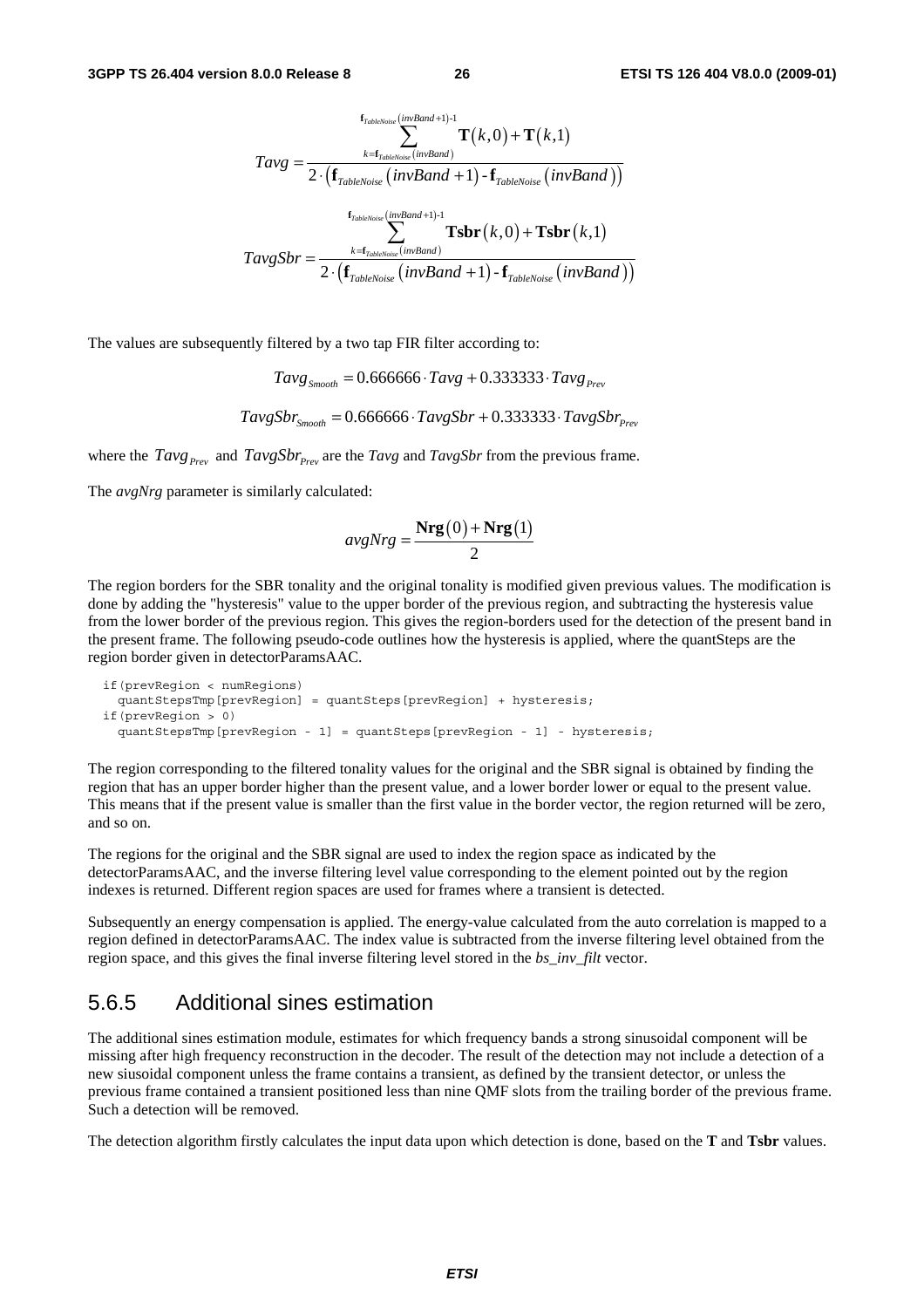$$
\begin{aligned}\n\text{diff}(m,l) &= \frac{\max\left(\mathbf{T}(k,l)\right)}{\max\left(\max\left(\mathbf{T}\mathbf{s}\mathbf{br}(k,l)\right),1\right)}, \quad 2 \leq l < 4, \mathbf{f}_{High}(m) \leq k < \mathbf{f}_{High}(m+1), 0 \leq m < Nsfb \\
&\quad \sum_{k=f_{High}(m)}^{f_{High}(m+1)-1} \mathbf{T}(k,l) \\
&\quad \text{if } \mathbf{f}_{High}(m+1) - \mathbf{f}_{High}(m)\text{ } \bigg) \cdot \left(\prod_{k=f_{High}(m)}^{f_{Map(m+1)-1} \mathbf{T}(k,l)} \frac{1}{\prod_{k=f_{High}(m)}^{f_{Map(m+1)-1} \mathbf{T}(k,l)}}\right), \quad 2 \leq l < 4, 0 \leq m < Nsfb \\
&\quad \left(\mathbf{f}_{High}(m+1) - \mathbf{f}_{High}(m)\right) \cdot \left(\prod_{k=f_{High}(m)}^{f_{Map(m+1)-1} \mathbf{T}(k,l)} \mathbf{T}\mathbf{s}\mathbf{br}(k,l)\right) \\
&\quad \text{if } \mathbf{f}_{High}(m+1) - \mathbf{f}_{High}(m)\text{ } \bigg) \cdot \left(\prod_{k=f_{High}(m+1)-1}^{f_{Map(m+1)-1} \mathbf{T}\mathbf{s}\mathbf{br}(k,l)} \frac{1}{\prod_{k=f_{Map(m}}^{f_{Map(m+1)-1} \mathbf{T}\mathbf{s}\mathbf{br}(k,l)}\right), \quad 2 \leq l < 4, 0 \leq m < Nsfb\n\end{aligned}
$$

The detection system is based on using guide-vectors holding information on previous detections. There are two different guide-vectors:

- **guidevectorDiff** (has the frequency resolution of the scalefactorbands)
- **guidevectorOrig** (has the frequency resolution of the OMF)

For every frame two tonality estimates in time are available, and hence two estimates in time for the **diff**, **sfm**, **sfmsbr** parameters are available as well. For every estimate a detection is done using the guide-vectors from the previous detection. The results from the separate detections are finally merged into one decision reflecting the current frame

The detection algorithm is applied for every estimate, using guide-vectors from the previous detection and producing a detection vector and new guide-vectors. The algorithm is outlined below for tonality estimate  $l_0$ .

Firstly, for every scalefactor band the difference signal is compared to a threshold *thresTemp.* The threshold is calculated based on the guide-vectors and a decay-factor according to:

```
thresTemp = guideVectorDiff[i][10] ?
 max(decayGuideDiff*guideVectorDiff[i][l0],thresHoldDiffGuide): 
 thresHoldDiff; 
  thresTemp = min(thresTemp, thresHoldDiff);
```
If the difference **diff** for a scalefactor band is higher than the threshold, the detection vector is set to one for this scalefactor band, and the new guide vector is given the current difference value for the present scalefactor band. If the difference in tonality is lower than the threshold, but the guide vector indicated that present scale factor band had a detected missing sine in for the previous tonality estimate, the guide vector "guideVectorOrig", is assigned the thresHoldToneGuide value, in order to track the decay of the original tone instead of the difference signal. This is outlined for scalefactor band i, in the following pseudo-code:

```
if(diff[i][10] > thresTemp)detVec[i][10] = 1;quideVectorDiff[i][l0+1] = diff[i][l0];
 } 
 else{ 
   if(guideVectorDiff[i]){ 
     guideVectorOrig[i][l0] = thresHoldToneGuide; 
   } 
 }
```
A second detection is done for all scalefactor bands where guideVectorOrig is not zero. The threshold used is calculated according to:

```
thresOrig = max(quideVectorOrig[i][10]*decayGuideOrig,thresHoldToneGuide);
thresOrig = min(thresOrig, thresHoldTone);
```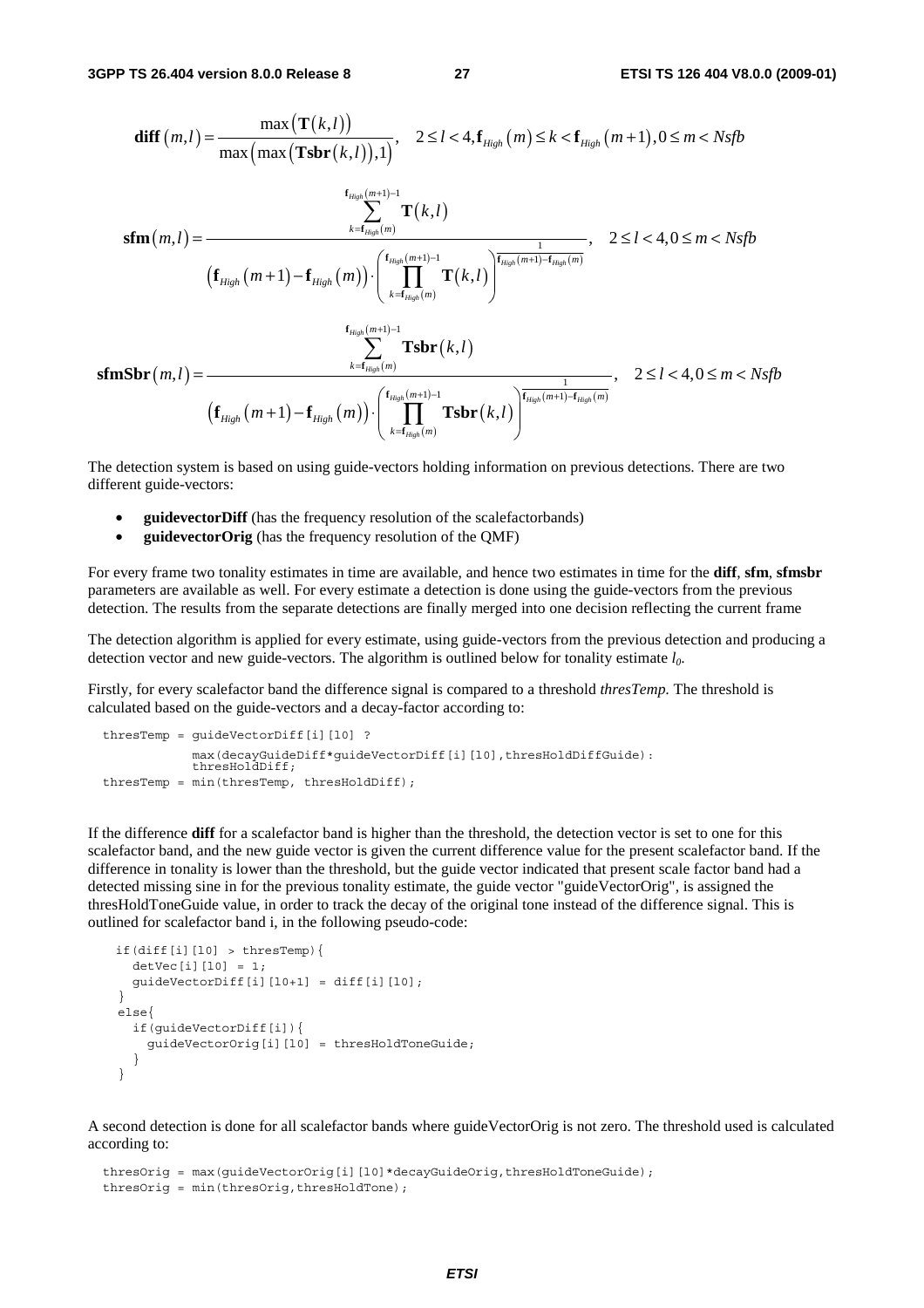If the tonality value in **T** for any QMF subband within the a scalefactor band is above the threshold the detection vector element for this subband is set to one, as well as the new guide vector. The following pseudo-code outlines the second round of detection, for scalefactor band *i*, where *ll* and *lu* are the lower and upper QMF subband borders for the present scalefactor band:

```
 if(guideVectorOrig[i][l0]){ 
      for(j= 11; j - 1u; j + + (if(T[j][10] > thresOrig){
          detVec[i][10] = 1;guideVectorOrig[i][l0+1] = T[j][l0];
 } 
       } 
    }
```
Finally, for every scalefactor band, a detection is done in order to make sure that one single strong sinusoidal in the original signal is not replaced (by patching) by several strong sinusoids in the SBR signal. For all scalefactor bands larger than one QMF subband, the values of **sfm** and **sfmSbr** is compared. This is done according to:

```
for(j= 11; j < l u; j++){
    if(T[j][l0] > thresOrig && 
     (sfmsbr[i][10] > sfmThressbr \& sfm[i][10]<sffmThressOrig)detVec[i][10] = 1;guideVectorOrig[i][10+1] = T[j][10]; } 
      }
```
However, for the scalefactor bands only containing one QMF subband the above matrices are defined according to:

```
 if(T[ll][l0] > thresHoldTone && 
   (diff[+1][l0] < 1/thresHoldTone || 
   diff[i-1][10] < 1/thresHoldTone)){
   detVec[i][10] = 1;guideVectorOrig[i][10+1] = T[11][10]; }
```
The above is applied for every estimate, i.e. twice per frame. If a new detection is allowed, e.g. there is a transient present in the frame, the following additional algorithmic step is performed:

- Identify adjacent scalefactor bands where detection of a missing sine is done in both bands
- Find the QMF subband within each scalefactor band that has the highest tonality
- If the QMF subband with the highest tonality value are adjacent, remove the detection for the scalefactor band with the lowest tonality.

Finally the detection decisions from the different detections are merged together, according to:

```
for(i = 0; i< nSfb; i_{++}){
   for(est = start; est < totNoEst; est++) {
     bs add harmonic[i] = bs add harmonic[i] || detVec[i][est];
 } 
  }
```
Here *start* equals two if the *newDetectionAllowed* flag is set, otherwise it is set to zero.

If the *newDetectionAllowed* flag is not set, detections that were not present before are removed, according to:

```
 if(!newDetectionAllowed){ 
  for(i=0;i<nSfb;i++){
    if(bs add harmonic[i] – prev bs add harmonic[i] > 0)
      bs add harmonic[i] = 0; } 
 }
```
Apart from detection in which scalefactor band a sinusoidal should be added the module also calculates an energy compensation vector. This is used in the envelope estimation module.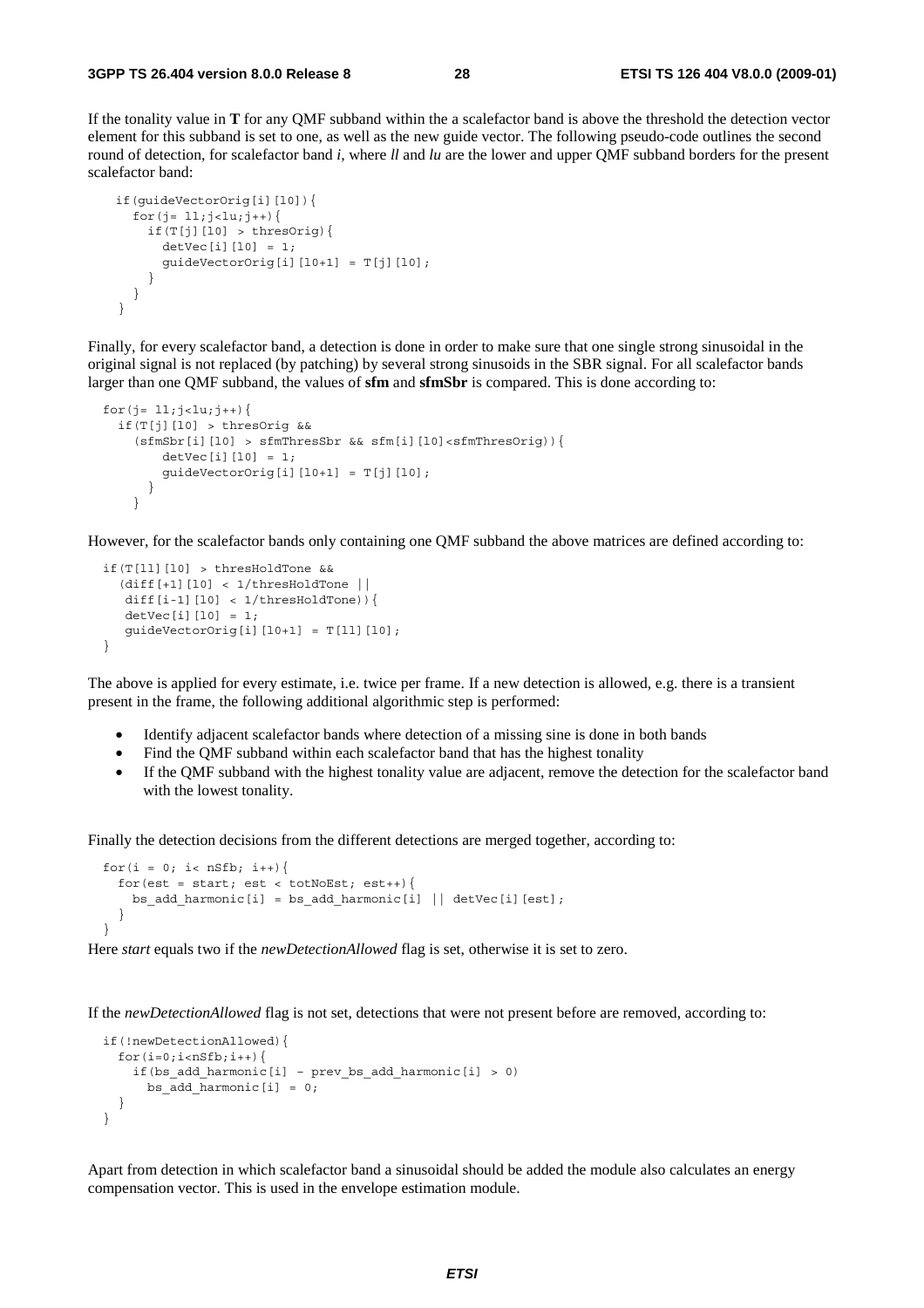For every scalefactor band where a missing sine has been detected the maximum tonality value in the T matrix is found, indicated by *maxPosF* (indicating the subband) and *maxPosT* (indicating the QMF slot). If *maxPosF* coincides with a scalefactor band border and a detection was not done for the adjacent scalefactor band, a compensation value is calculated according to (here outlined for the case where the *maxPosF* value coincides for the lower scalefactorband border):

```
compValue = (int) (fabs(ILOG2*log(diff[i - 1][maxPos] + EPS)) + 0.5f);
 if (compValue > maxComp) 
   compValue = maxComp; 
 if(!pAddHarmonicsScaleFactorBands[i-1]) { 
   if(tonality[maxPosF -1][maxPosT] > tonalityQuota*tonality[maxPosF][maxPosT]){ 
    compVec[i-1] = -1*compValue;
   } 
 }
```
Finally the detection algorithm compensates for the case where a strong sinusoidal is present in the patched SBR signal where there were no strong sinusoidal in the original, and at the same time there is a sinusoidal missing in the adjacent scalefactor band. This is done for all scalefactor bands where a sine is missing (except for the first and the last scalefactor band), according to the following:

```
compValue = (int) (fabs(ILOG2*log(diff[i - 1][maxPosT]+EPS)) + 0.5f);
  if (compValue > maxComp) 
    compValue = maxComp; 
  if(1/diff[i-1][maxPosT] > diffQuota*diff[i][maxPosT]){ 
   compVec[i-1] = -1*compValue;
  } 
 compValue = (int) (fabs(ILOG2*log(diff[i + 1][maxPosT]+EPS)) + 0.5f);
  if (compValue > maxComp) 
    compValue = maxComp; 
  if(1/diff[i+1][maxPosT] > diffQuota*diff[i][maxPosT]){ 
   compVec[i+1] = compValue; }
```
The bitstream element *bs\_add\_harmonic\_flag* is set to one if any element of the *bs\_add\_harmonic* is not zero, otherwise it is set to zero.

### 5.7 Data quantization

The spectral envelope scalefactors are quantized in 3dB steps or in 1.5dB steps, dependent on the time frequency resolution of the current SBR frame, and *bs\_amp\_res*. For the case where there is only one SBR envelope per SBR frame and of SBR frame class FIXFIX, 1.5 dB steps are always used, disregarded the value of *bs\_amp\_res*.

For mono and stereo without channel coupling the quantization is done according to:

$$
\mathbf{E}_{Q}(k,l) = INT \left( a \cdot \max \left( \log_{2} \left( \frac{\mathbf{E}(k,l)}{64} \right), 0 \right) + 0.5 \right) - a \cdot \text{compgain}(l), 0 \le k < \mathbf{n}(\mathbf{r}(l)), 0 \le l < L_{E}
$$
\n
$$
\text{where } a = \begin{cases} 2 & \text{, } bs\_amp\_res = 0 \\ 1 & \text{, } bs\_amp\_res = 1 \end{cases} \text{ and } \text{congain}(l) = \begin{cases} \text{compVec}(l) & \text{, } r(l) = HI, \text{compVec}(l) > 0 \\ 0 & \text{, } \text{otherwise} \end{cases}
$$

For the coupled channel mode, the left channel is quantized according to the above, while the right channel should be quantized according to:

 $\overline{\phantom{a}}$ 

$$
\mathbf{E}_{\textit{QRight}}\left(k,l\right) = \textit{INT}\left(a \cdot \log_2\left(\mathbf{E}\left(k,l\right)\right) + 0.5\right) + \textbf{panOffset}\left(b \textit{s\_amp\_res}\right)
$$

The noise floor scalefactors data is always quantized in 3dB steps. For stereo without channel coupling and for mono the channels are quantized according to: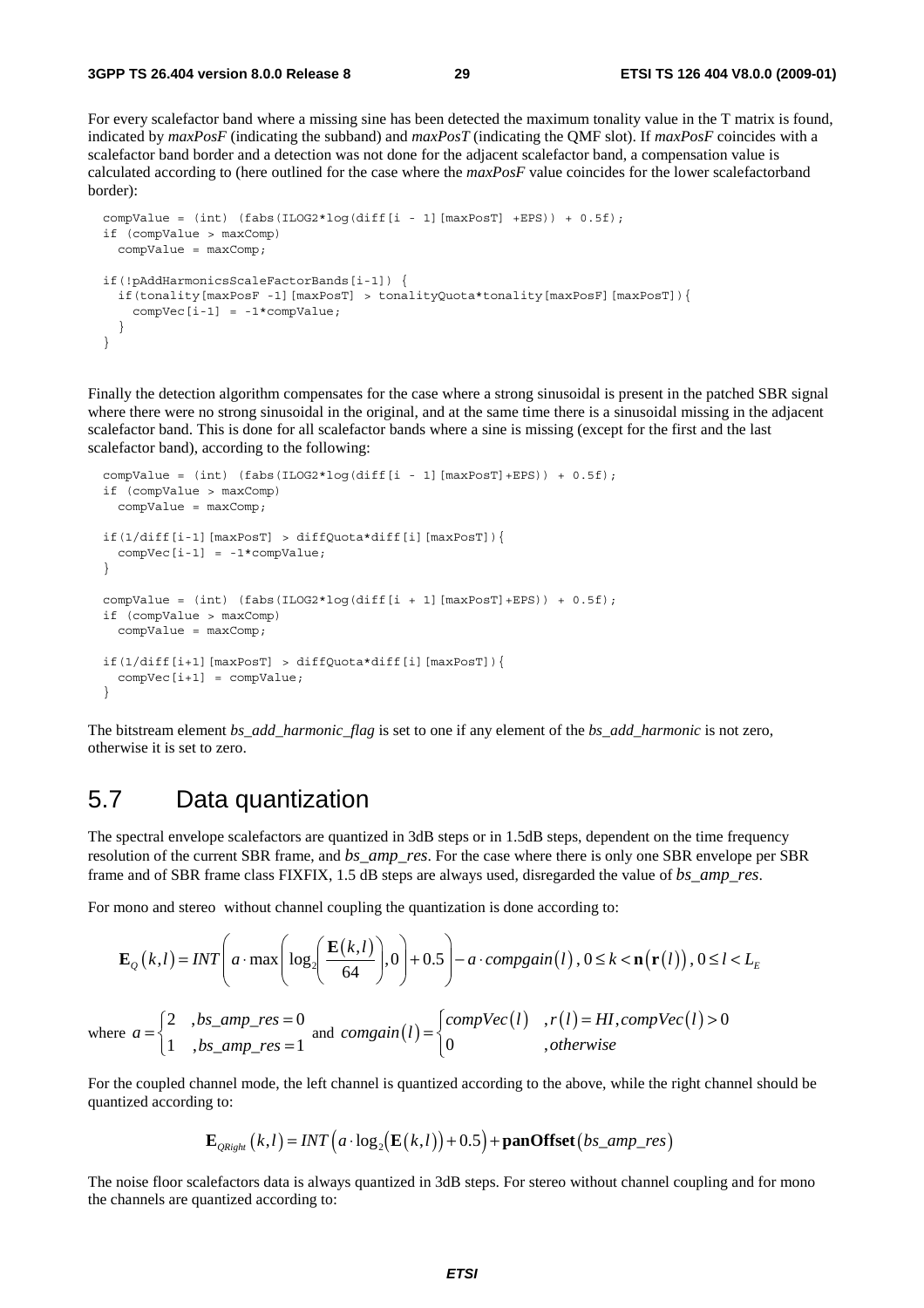$$
\mathbf{Q}_{Q}(k,l)=INT\big(NOISE\_FLOOR\_OFFSET-\log_2(\mathbf{Q}(k,l))+0.5\big),
$$

where  $\mathbf{Q}_{\varrho}(k,l)$  shall be limited to the interval  $[0,30]$ .

For coupling however, the right and left channels are quantized according to:

$$
\mathbf{Q}_{\text{QRight}}(k,l) = INT \Bigg( \log_2 \Bigg( \frac{\mathbf{Q}_{\text{Left}}(k,l)}{\mathbf{Q}_{\text{Right}}(k,l)} \Bigg) + 0.5 \Bigg) + \text{panOffset}(1),
$$
  

$$
\mathbf{Q}_{\text{QLeft}}(k,l) = INT \Bigg( \text{NOISE}_{-} FLOOR_{-}OFFSET - \log_2 \Bigg( \frac{\mathbf{Q}_{\text{Left}}(k,l) + \mathbf{Q}_{\text{Right}}(k,l)}{2} \Bigg) + 0.5 \Bigg)
$$

where

 $\mathbf{Q}_{\text{QRight}}(k,l)$  shall be limited to the interval  $\left[0,2\cdot\text{panOffset}(1)\right]$  and  $\mathbf{Q}_{\text{QLeft}}(k,l)$  is limited to the interval  $[0, 30]$ .

In the case of coupling, the  $\mathbf{Q}_{\text{ORight}}(k,l)$  and  $\mathbf{E}_{\text{ORight}}(k,l)$  values shall be quantized to multiples of two, e.g.  $[0, 2, 4, 6, 8...]$ .

### 5.8 Envelope and noise floor coding

The spectral envelope scalefactors and noise floor scalefactors are delta coded in either the time direction or the frequency direction, according to the preferred choice indicated in **bs\_df\_env**(*l*) and **bs\_df\_noise**(*l*). The **bs\_df\_env** and **bs\_df\_noise** elements are chosen so that the total number of bits required for coding the scalefactor data of the present frame is minimised, with the reservation for the case when *reset* = 1. In this case delta coding in the time direction is not allowed for the first SBR envelope or noise floor of that SBR frame.

The above minimization of envelope bits are for stereo done in both coupling and left/right stereo mode and based on this the stereo mode is chosen so that the total number of bits required is minimized.

Below the delta coding of envelope scalefactors and noise floor scalefactors are defined.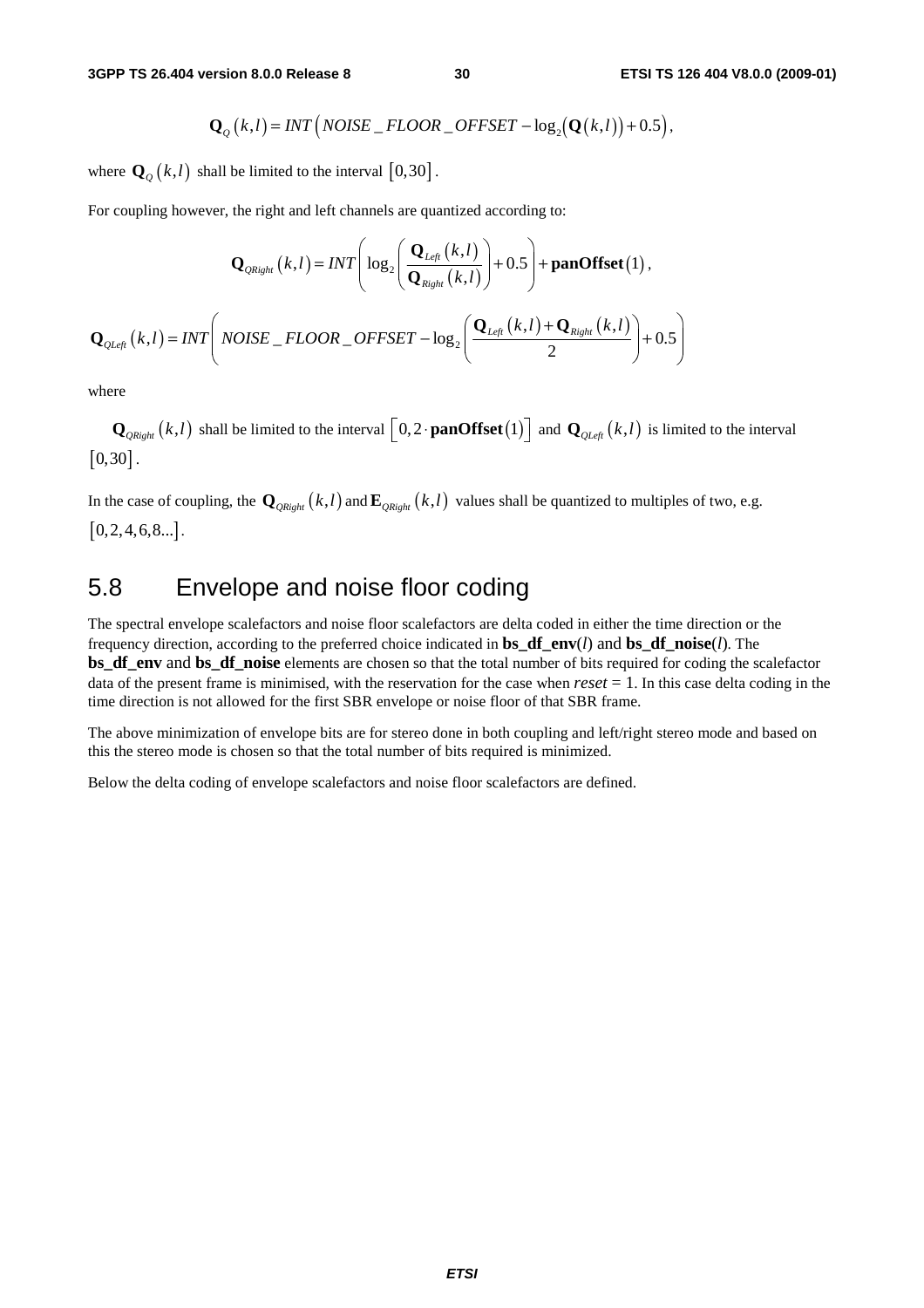$$
\delta \cdot \mathbf{E}_{Q}(0,l) \qquad \qquad \begin{cases}\n0 \leq l < L_{E} \\
k = 0 \\
\mathbf{b} \cdot \mathbf{d} \cdot \mathbf{f}(\mathbf{m}) = 0 \\
\delta \cdot (\mathbf{E}_{Q}(k,l) - \mathbf{E}_{Q}(k-1,l))\n\end{cases}, \begin{cases}\n0 \leq l < L_{E} \\
0 \leq l < L_{E} \\
1 \leq k < \mathbf{n}(\mathbf{r}(l)) \\
\mathbf{b} \cdot \mathbf{d} \cdot \mathbf{f}(\mathbf{m}(l)) = 0 \\
0 \leq l < L_{E} \\
0 \leq k < \mathbf{n}(\mathbf{r}(l))\n\end{cases}
$$
\n
$$
\delta \cdot (g_{E}(k,l) - \mathbf{E}_{Q}(k,l)) \qquad \begin{cases}\n0 \leq l < L_{E} \\
0 \leq k < \mathbf{n}(\mathbf{r}(l)) \\
\mathbf{b} \leq \mathbf{d} \mathbf{f}(\mathbf{m}(l)) = 1 \\
\mathbf{r}(l) = g(l)\n\end{cases}
$$
\n
$$
\delta \cdot (g_{E}(i(k),l) - \mathbf{E}_{Q}(k,l)) \qquad \begin{cases}\n\mathbf{c} \leq l < L_{E} \\
0 \leq k < \mathbf{n}(\mathbf{r}(l)) \\
\mathbf{b} \leq \mathbf{d} \mathbf{f}(\mathbf{m}(l)) = 1 \\
\mathbf{g}(l) = 1 \\
i(k) \text{ is defined by} \\
\mathbf{f}_{\text{subscript}}(i(k)) = \mathbf{f}_{\text{subscript}}(k) \\
0 \leq l < L_{E} \\
0 \leq k < \mathbf{n}(\mathbf{r}(l))\n\end{cases}
$$
\n
$$
\delta \cdot (g_{E}(i(k),l) - \mathbf{E}_{Q}(k,l)) \qquad \begin{cases}\n\mathbf{c} \leq l < L_{E} \\
0 \leq k < \mathbf{n}(\mathbf{r}(l)) \\
\mathbf{b} \leq \mathbf{d} \mathbf{f}(\mathbf{m}(l)) = 1 \\
\mathbf{g}(l) = 0 \\
i(k) \text{ is defined by} \\
\mathbf{f}_{\text{subscript}}(i(k)) \leq \mathbf{f}_{\text{subscript}}(i(k) \leq \
$$

where  $\delta = \begin{cases} 0.5 & \text{if } ch = 1 \text{ AND } bs \text{ \_\_coupling} = 1 \end{cases}$ 1 *if ch* = 1 AND bs \_coupling  $\delta = \begin{cases} 0.5 & \text{if } ch = 1 \text{ AND } bs \_\text{coupling} = 1 \\ 1 & \text{otherwise} \end{cases}$  $\overline{a}$ and,

where  $g_E(k, l)$  and  $g(l)$  is defined below. As  $\mathbf{E}_Q$  represents the envelope scalefactors for the current SBR frame, the envelope scalefactors from the previous SBR frame is denoted  $\mathbf{E}'_Q$ . Envelope scalefactors from the previous SBR frame,  $\mathbf{E}'_0$  is needed when delta coding in time direction over SBR frame boundaries. The number of SBR envelopes of the previous SBR frame is denoted  $L'_{E}$ , and is also needed in that case, as well as frequency resolution vector of the previous SBR frame, denoted **r'**.

$$
g_E(k,l) = \begin{cases} \mathbf{E}_Q(k,l-1) & , \begin{cases} 1 \leq l < L_E \\ 0 \leq k < \mathbf{n}(\mathbf{r}(l)) \end{cases} \\ \mathbf{E}_Q'(k,L_E'-1) & , \begin{cases} l=0 \\ 0 \leq k < \mathbf{n}(\mathbf{r}(l)) \end{cases} \text{ and } g(l) = \begin{cases} \mathbf{r}(l-1) & , 1 \leq l < L_E \\ \mathbf{r}'(L_E'-1) & , l=0 \end{cases}.
$$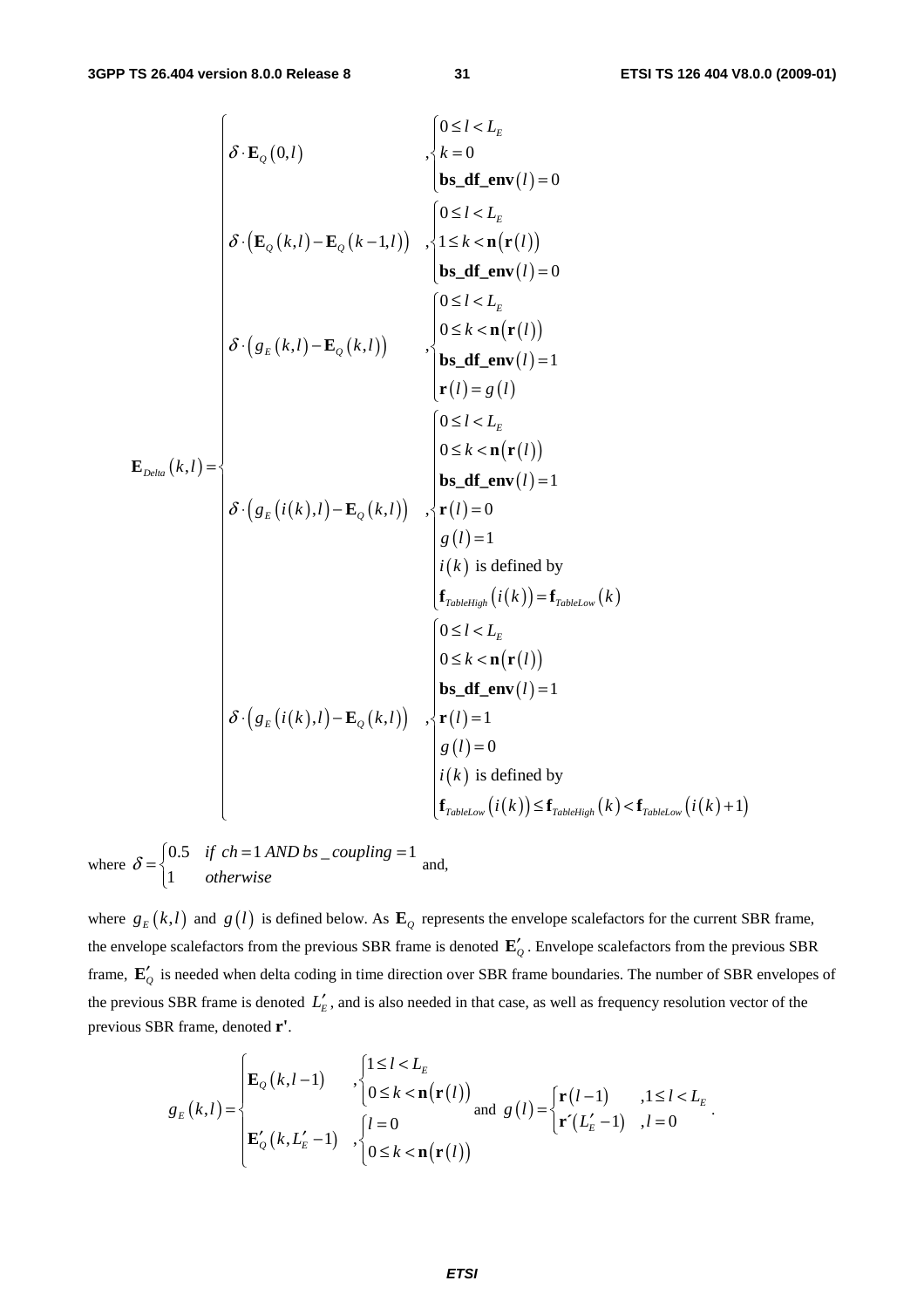The delta coding of the noise floor scalefactors are defined as:

$$
\mathbf{Q}_{\text{Delta}}(k,l) = \begin{cases}\n\delta \cdot \mathbf{Q}_{\text{Q}}(0,l) & , \begin{cases}\n0 \leq l < L_{\text{Q}} \\
k = 0 \\
\mathbf{bs\_df\_noise}(l) = 0\n\end{cases} \\
\delta \cdot (\mathbf{Q}_{\text{Q}}(k,l) - \mathbf{Q}_{\text{Q}}(k-1,l)) & , \begin{cases}\n0 \leq l < L_{\text{Q}} \\
1 \leq k < N_{\text{Q}} \\
\mathbf{bs\_df\_noise}(l) = 0\n\end{cases} \\
\delta \cdot (\mathbf{Q}_{\text{Q}}(k,l) - \mathbf{Q}_{\text{Q}}'(k, L_{\text{Q}}' - 1)) & , \begin{cases}\nl = 0 \\
0 \leq k < N_{\text{Q}} \\
\mathbf{bs\_df\_env}(l) = 1\n\end{cases} \\
\delta \cdot (\mathbf{Q}_{\text{Q}}(k,l) - \mathbf{Q}_{\text{Q}}(k, l-1)) & , \begin{cases}\n1 \leq l < L_{\text{Q}} \\
0 \leq k < N_{\text{Q}} \\
\mathbf{bs\_df\_env}(l) = 1\n\end{cases}\n\end{cases}
$$

 $\overline{a}$ 

where

$$
\delta = \begin{cases} 0.5 & \text{if } ch = 1 \text{ AND } bs\_coupling = 1\\ 1 & \text{otherwise} \end{cases}
$$

and where  $Q'$  is the noise floor scalefactors from the previous SBR frame and  $L'_0$  is the number of noise floors from the previous SBR frame.  $\mathbf{Q}_{Delta}(k,l)$  and  $\mathbf{E}_{Delta}(k,l)$  are stored as bitstream element as shown below prior to Huffman coding.

$$
bs\_data\_noise[ch][l][k] = \mathbf{Q}_{Delta}(k, l) , \begin{cases} 0 \le l < L_0 \\ 0 \le k < N_0 \end{cases}
$$
\n
$$
bs\_data\_env[ch][l][k] = \mathbf{E}_{Delta}(k, l) , \begin{cases} 0 \le l < L_E \\ 0 \le k < \mathbf{n}(\mathbf{r}(l)) \end{cases}
$$

For the envelope scalefactors and the noise floor scalefactors different Huffman tables are used dependent on coding directions, quantization and stereo mode, according to in [1], sub clause 4.A.6.1 Table 4.A.76

### 6 Bitstream

Figure 10 below gives a brief hierarchical representation of the SBR and parametric stereo parts of the aacPlus bitstream, with references to the corresponding decoder specifications. An overview of sbr\_extension\_data() is given in [1], Figure 4.19A, and subclause 4.4.2.8 of [1] defines the syntax. Clearly, the operation of the SBR Bitstream Multiplexer in Figure 5 is defined by this syntax. The optional CRC calculation is also defined by the decoder description [1], subclause 4.5.2.8.1. For convenience, pointers to the relevant sections in the present document are given within paranthesises in Figure 10.

```
extension_payload() [1], Amendment Subpart 4, Table 4.51<br>sbr extension data() [1], Subclause 4.4.2.8, Table 4.54A
         \begin{array}{lll} \text{for extension data()} & \text{if } 1, \text{ Subclause 4.4.2.8, Table 4.54A} \\ \text{sbr header(} & \text{``, ", Table 4.55A (5.3)} \\ \text{sbr data()} & \text{'', ", Table 4.56A} \end{array}\overline{\text{sbr}}\text{-} \text{header}(\overline{\text{b}}) = \begin{bmatrix} 0 & 0 & 0 \\ 0 & 1 & 0 \\ 0 & 0 & 1 \end{bmatrix}, ", Table 4.55A (5.3)
              sbr_single_channel_element() ", ", Table 4.57A<br>sbr_grid() ", ", Table 4.57A<br>sbr_grid() ", ", Table 4.61A<br>sbr_dtdf() ", ", Table 4.62A
\overline{\text{sbr\_grid}} ) \overline{\text{c}} , ", Table 4.61A (5.4.3)<br>sbr_dtdf() = \overline{\text{c}} , ", Table 4.62A (5.8)
```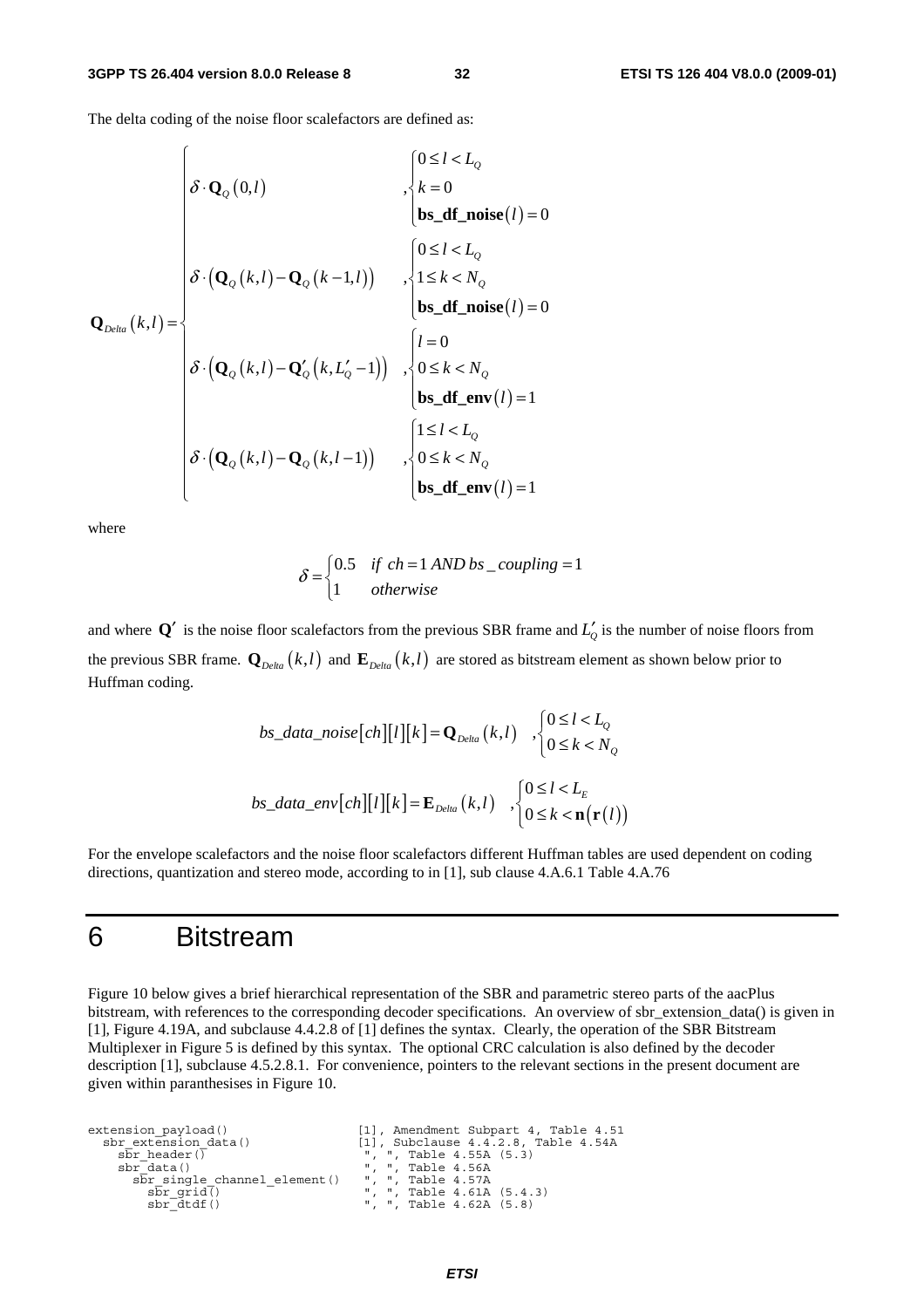| $sbr$ invf $()$                  | ", ", Table $4.63A$ $(5.6.4)$           |
|----------------------------------|-----------------------------------------|
| sbr_envelope()                   | ", ", Table $4.64A$ $(5.5, 5.7, 5.8)$   |
| sbr noise()                      | ", ", Table $4.65A$ $(5.6.3, 5.7, 5.8)$ |
| $\text{sbr}$ sinusoidal coding() | ", ", Table 4.66A (5.6.5)               |
| sbr extension $\overline{()}$    | $[7]$ , Subclause 8.A.2, Table 8.A.1    |
| ps data()                        | $[7]$ , Subclause 8.4.1, Table 8.1      |

**Figure 10: Enhanced aacPlus with parametric stereo bitstream hierarchy**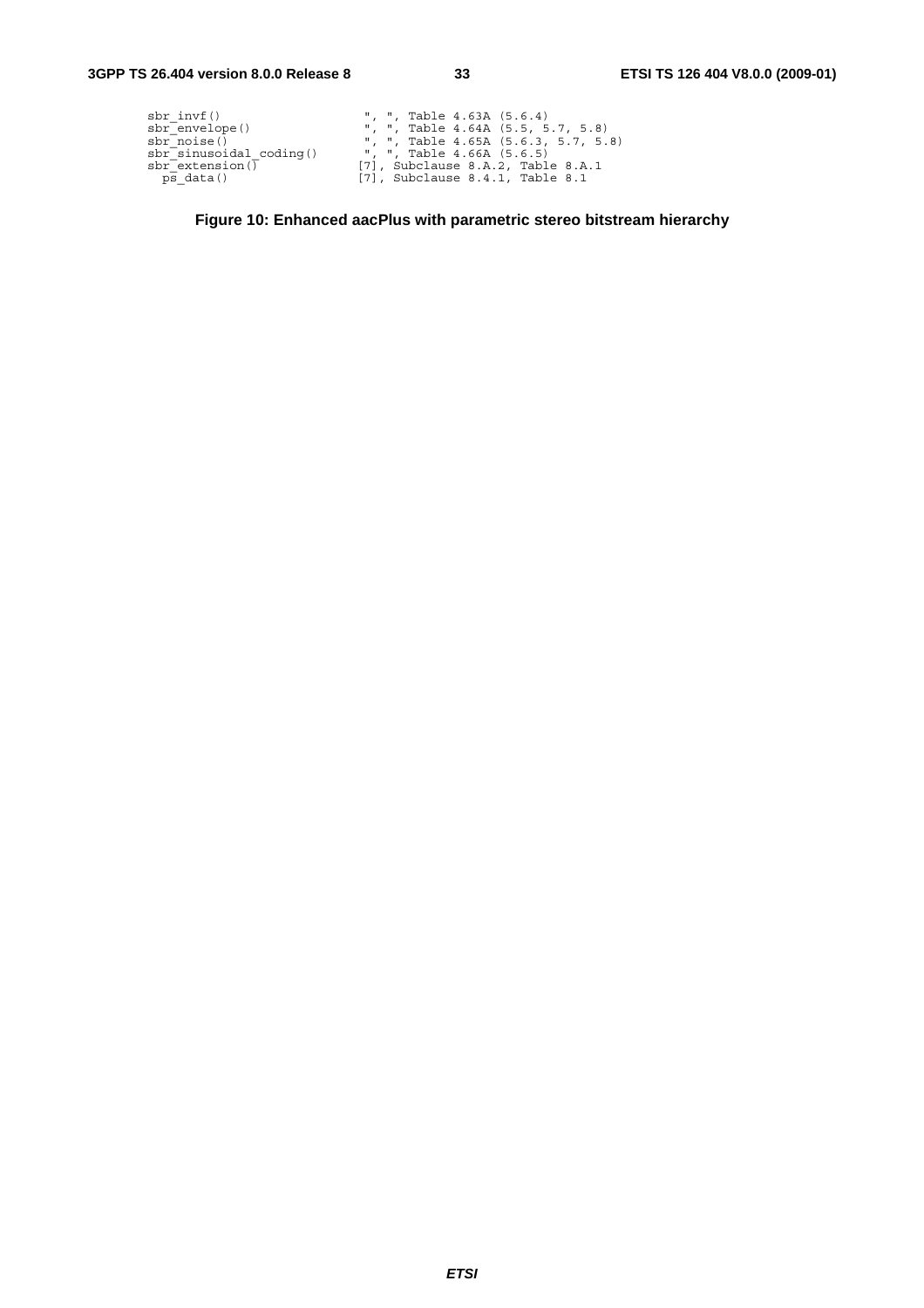# Annex A (informative): Change history

| <b>Change history</b> |    |                         |           |  |                            |            |            |
|-----------------------|----|-------------------------|-----------|--|----------------------------|------------|------------|
| <b>Date</b>           |    | <b>TSG SA# TSG Doc.</b> | <b>CR</b> |  | <b>Rev Subject/Comment</b> | <b>Old</b> | <b>New</b> |
| 2004-09               | 25 | ISP-040636              |           |  | Approved at SA#25          | 2.0.0      | 6.0.0      |
| 2007-09               | 36 |                         |           |  | Version for Release 7      | 16.0.0     | 7.0.0      |
| 2008-12               | 42 |                         |           |  | Version for Release 8      | 7.0.0      | 8.0.0      |
|                       |    |                         |           |  |                            |            |            |